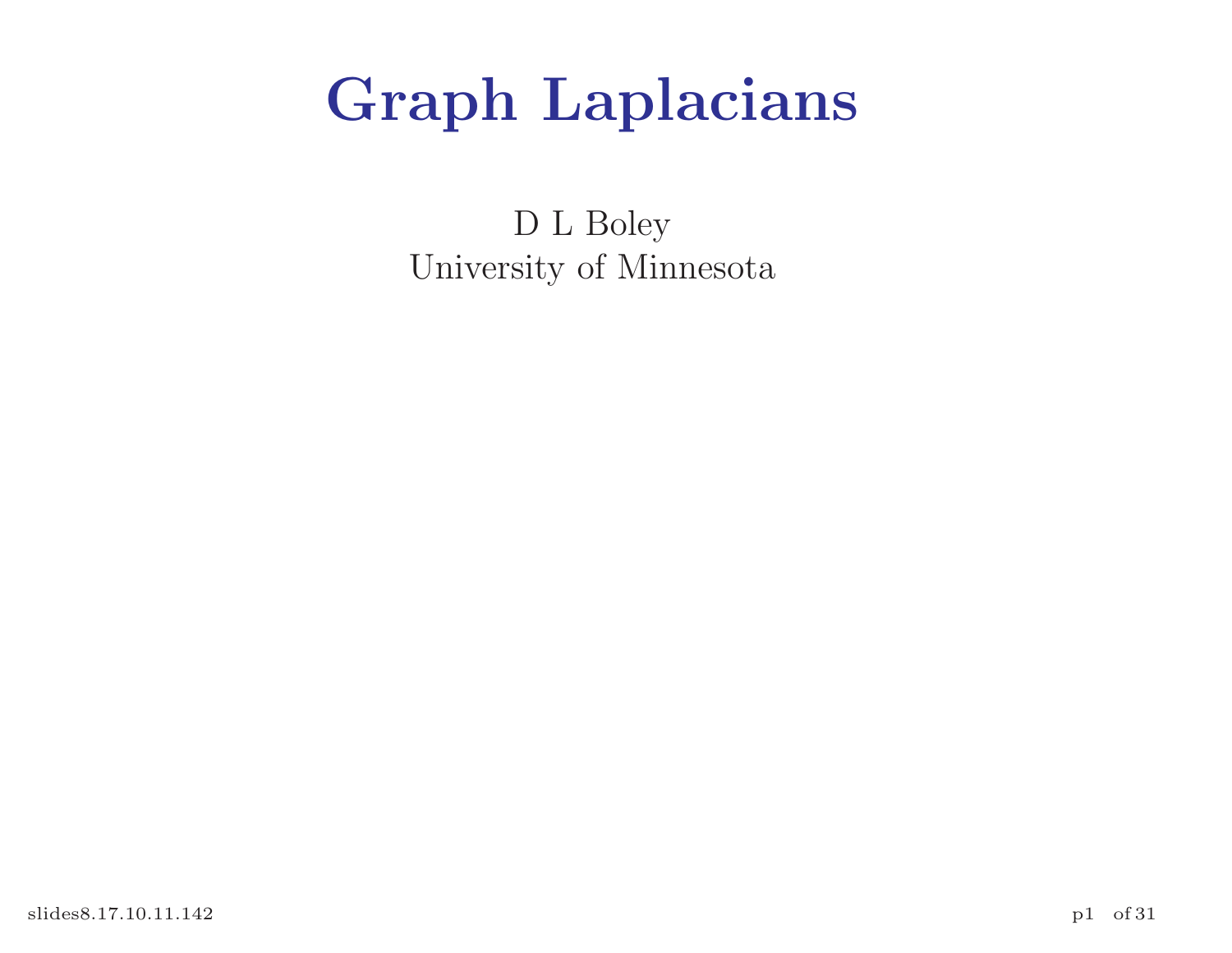## Graph Analysis based on Laplacian

- Many properties of a graph can be obtained or estimated from properties of the so-called Laplacian matrix.
	- average hitting times, commute times.
	- distances or affinities between nodes.
	- effective resistances for passive electrical network.
	- relative importance of nodes on web: pagerank.
	- bottlenecks in computer communication networks, road networks.
	- minimal graph cuts.
	- behavior of consensus dynamics.
- Much existing theory is for undirected graphs
- Some can be extended to directed graphs.
- Much of this material is from [Boley et al., 2010].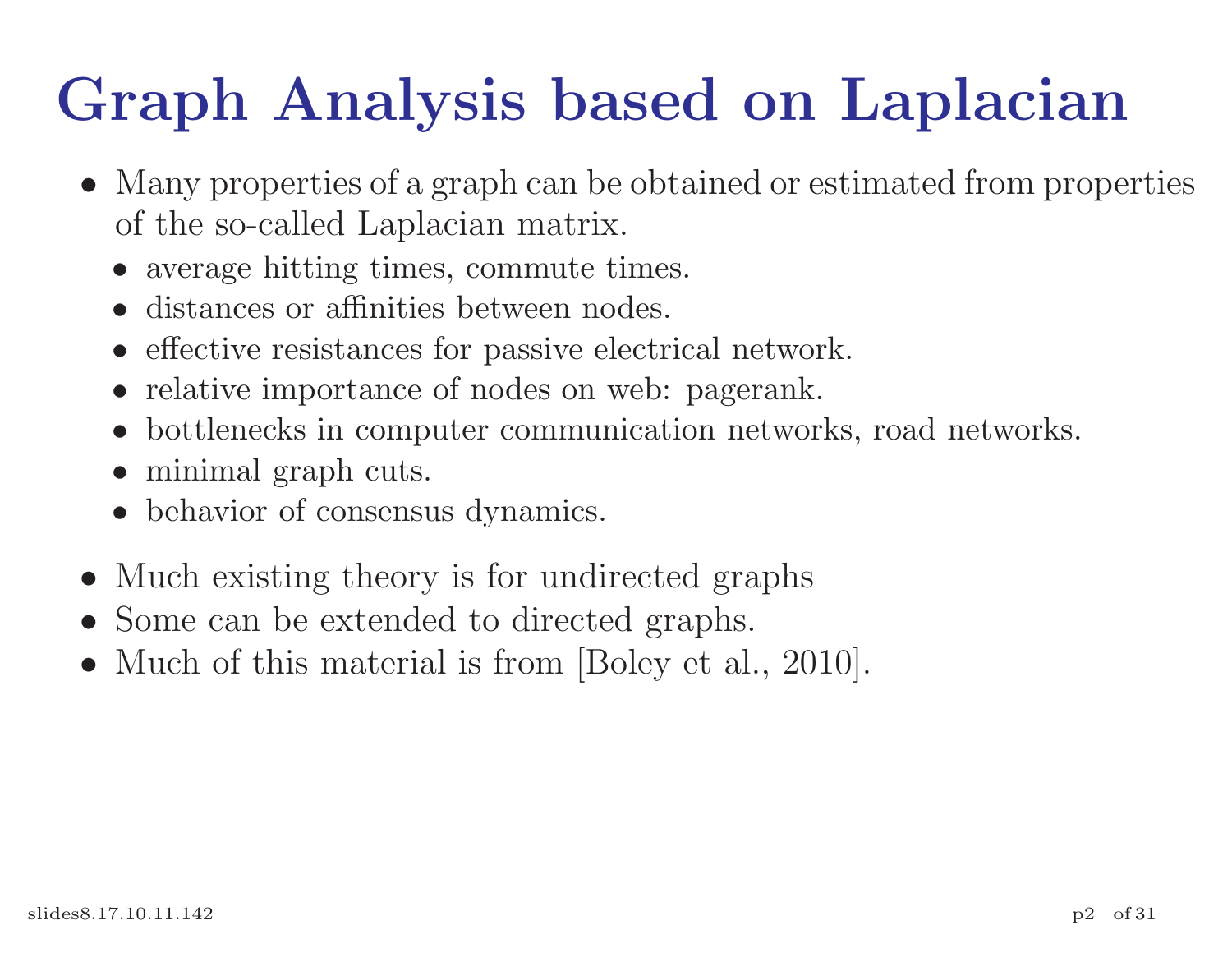# Undirected vs Directed graphs

#### Undirected Graph

- social networks: friends and contact lists
- passive electrical networks
- recommender systems: e.g. bipartite graph: users  $\leftrightarrow$  movies.
- the internet, computer communication networks.

#### Directed Graph

- the WWW: random walk on relaxed graph yields pagerank.
- road network with one-way streets.
- wireless device network with mix of high and low-powered devices.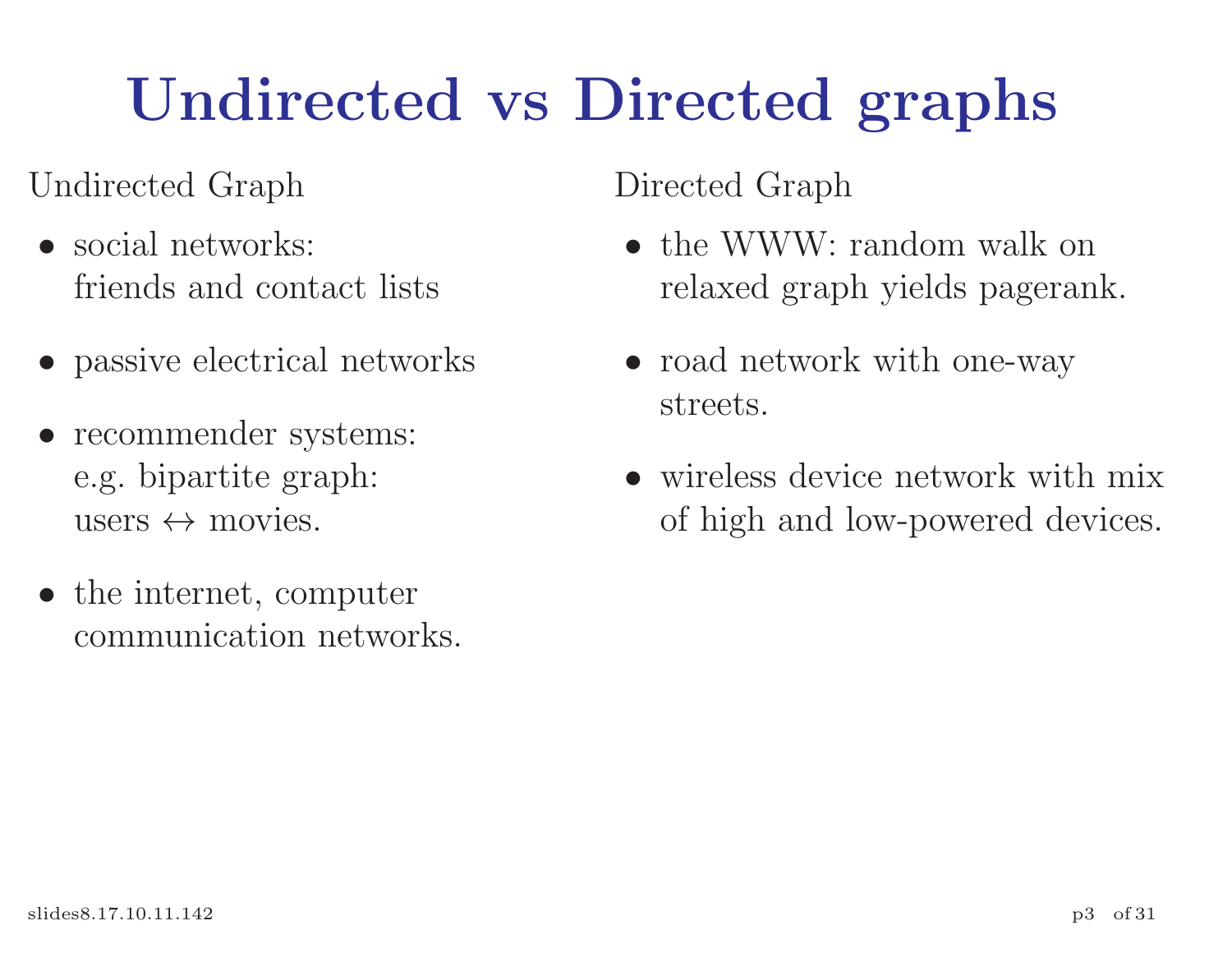## Outline

- Graphs Matrices & Laplacians
- Average Hitting and Commute Times
- Embedding in Euclidean Space
- Electric Resistances
- Spectral Graph Partitioning: Cuts
- Cheeger-like bounds.
- Conclusions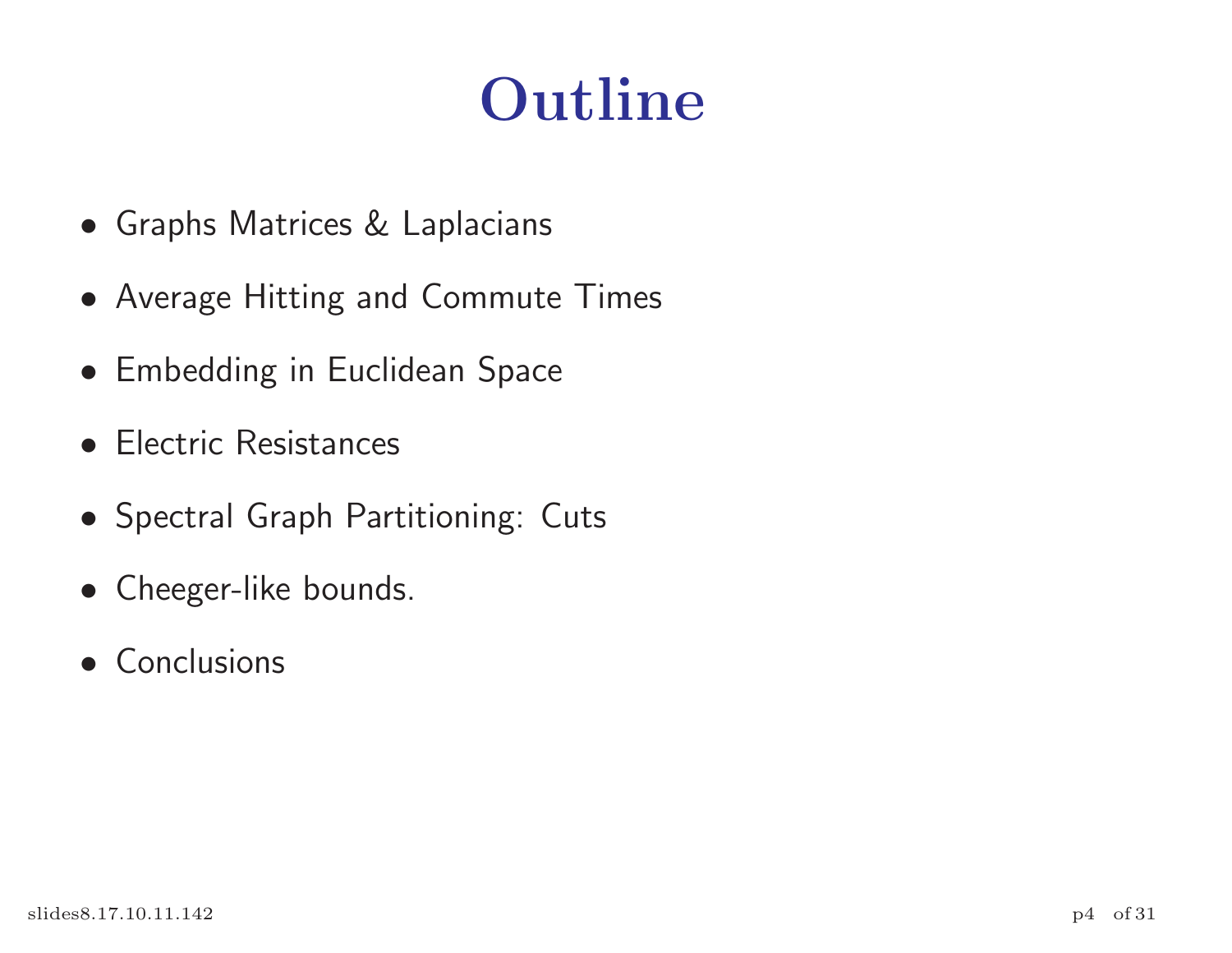## Basics: Graphs and Matrices

- Graph represented by
	- Adjacency Matrix A s.t.  $a_{ij} \neq 0$  when  $\exists$  an edge  $i \rightarrow j$ .
	- Markov chain transition matrix  $P$  s.t.  $p_{ij}$  = probability of transition from node  $i$  to node  $j$ .
	- Undirected graph  $\iff$  symmetric adjacency matrix ⇐⇒ reversible Markov chain.
	- Assume no absorbing states  $\iff$  strongly connected.
- Related Quantities
	- $\mathbf{d} = A \cdot \mathbf{1}$  vector of node (out) degrees,
	- $D = diag(d) = diag$  matrix of degrees,
	- $\pi$  = vector of stationary probabilities, s.t.  $\pi^T P = \pi^T$ ,
	- $\Pi =$  diagonal matrix of stationary probabilities,
	- $Z = (I P + \mathbf{1}\boldsymbol{\pi}^{\mathrm{T}})^{-1} =$  Fundamental Matrix [Grinstead & Snell, 2006].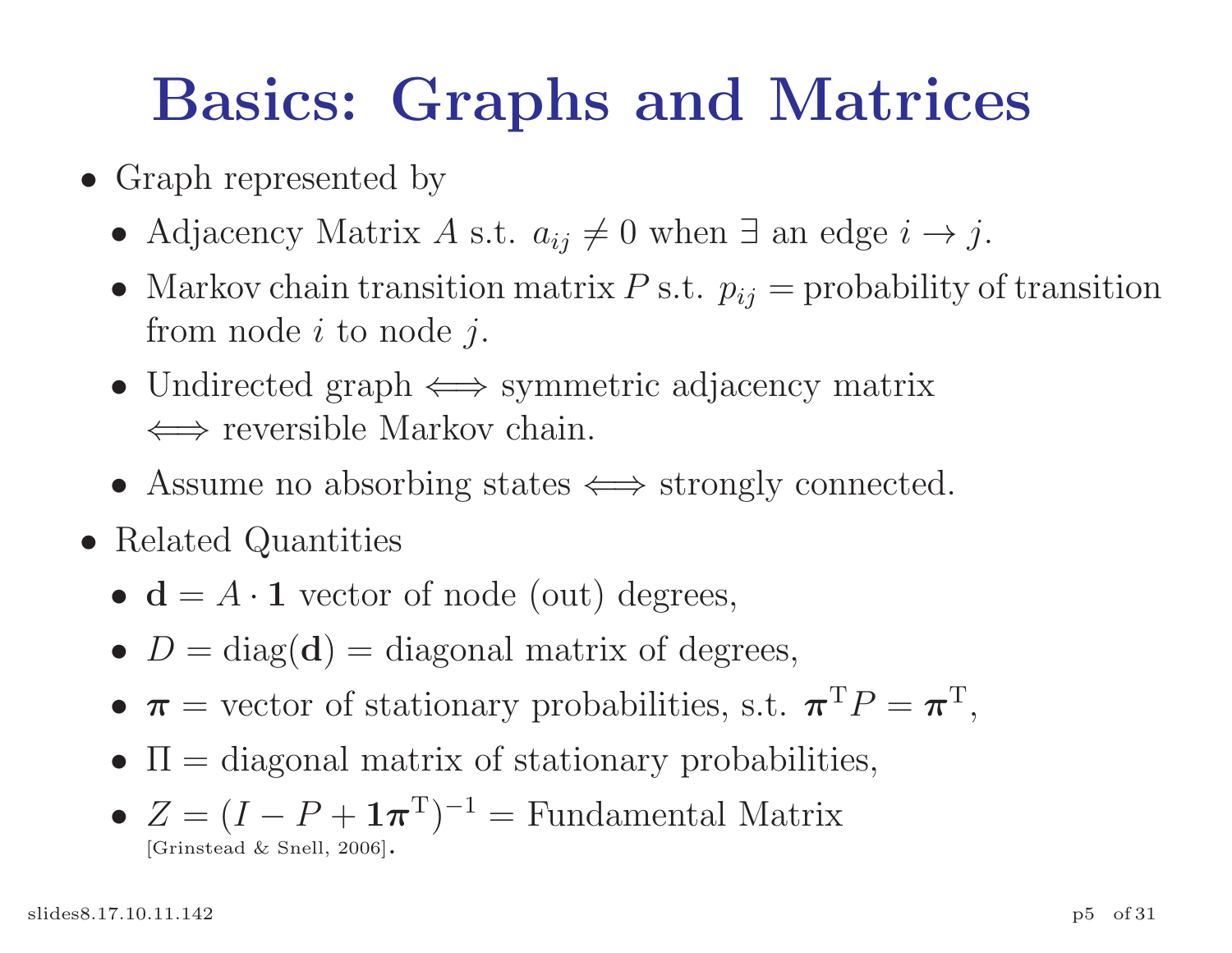## Alternative Laplacians

Laplacians lead to many grap<sup>h</sup> properties (many for undirected graphs)

- $L^a = D A = D(I P)$  "combinatorial," based on node degrees.
	- Matrix Tree Theorem  $\rightarrow$  number of spanning 'trees' anchored at each node (DiGraphs too) [Brualdi & Ryser, 1991; Chebotarev & Shamis, 2006]
	- smallest graph cut relative to number of nodes in each half [Shi & Malik, 2000; Spielman & Teng, 1996; von Luxburg, 2007].
- $L = \Pi(I P)$  "Random Walk" =  $L^{\mathsf{a}} \cdot \text{vol}^*2$  if undirected.
	- pseudo-inverse leads to average commute times/resistances [Doyle & Snell, 1984; Chandra et al., 1989; Klein & Randic, 1993; Boley et al., 2011].
	- pseudo-inverse leads to metric embedding in  $\mathbb{R}^n$ [Gower & Legendre, 1986; Fouss et al., 2007].
- $L^p = I P = I D^{-1}A = D^{-1}L^a$  "normalized"
	- smallest graph cut relative to number of edges in each half [von Luxburg, 2007].
	- Consensus dynamics over nodes of a graph:  $\dot{\mathbf{x}} = -L\mathbf{x}$  (DiGraphs too). [Olfati-Saber et al., 2004, 2006], [Bamieh et al., 2008], [Young et al., 2010, 2011].
- $\blacklozenge \mathcal{L} = D^{1/2} L^p D^{-1/2} = D^{-1/2} L^a D^{-1/2} = \text{symmetrized normalized Laplacian}.$ 
	- shares same eigenvalues as  $L^p = I P$ .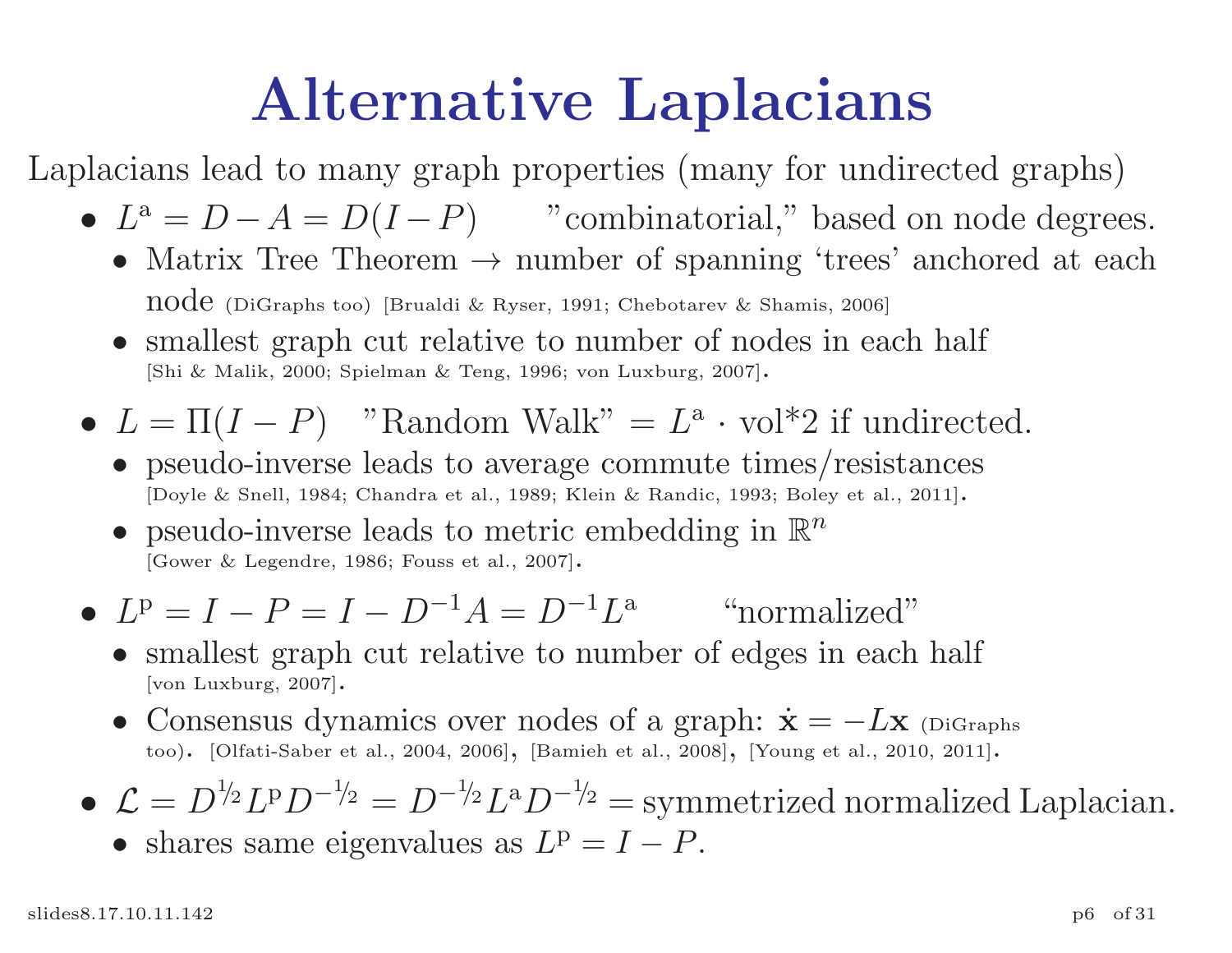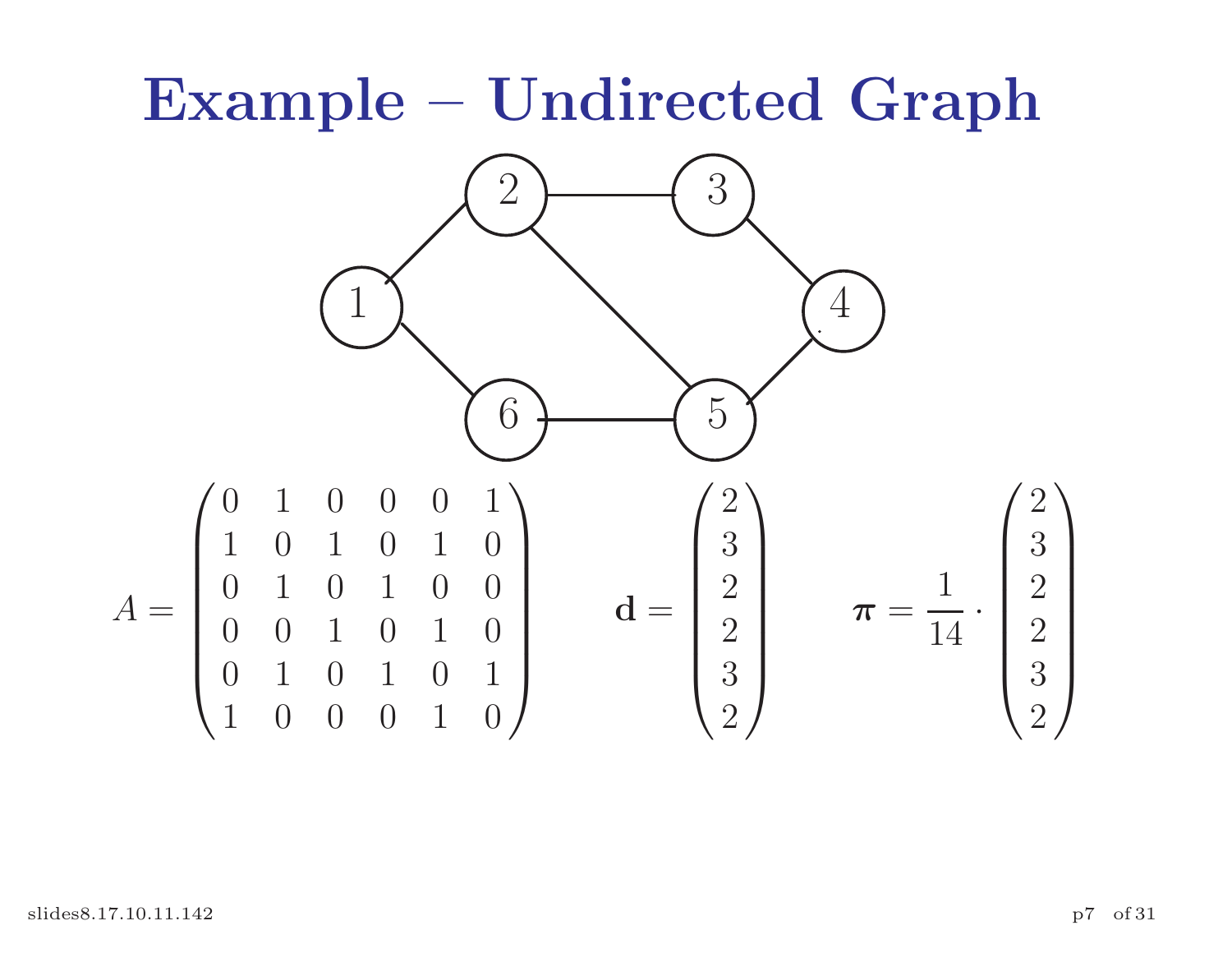## Laplacians

$$
\bullet \ L^{a} = \begin{pmatrix} 2 & -1 & 0 & 0 & 0 & -1 \\ -1 & 3 & -1 & 0 & -1 & 0 \\ 0 & -1 & 2 & -1 & 0 & 0 \\ 0 & 0 & -1 & 2 & -1 & 0 \\ 0 & -1 & 0 & -1 & 3 & -1 \\ -1 & 0 & 0 & 0 & -1 & 2 \end{pmatrix} = 14 * L
$$

- Number of spanning 'trees':  $\det(L^a_{[2:6],[2:6]}) = 15$ .
- Eigenvalues are  $0, 1, 2, 3, 3, 5$ .
- Eigenvector corresp. to 1 (Fiedler vector):  $(1, 0, -1, -1, 0, 1)/2$ . Used in Spectral Graph Partitioning.
- Volume = number of edges =  $\frac{1}{2}$ trace( $L^a$ ) = 7.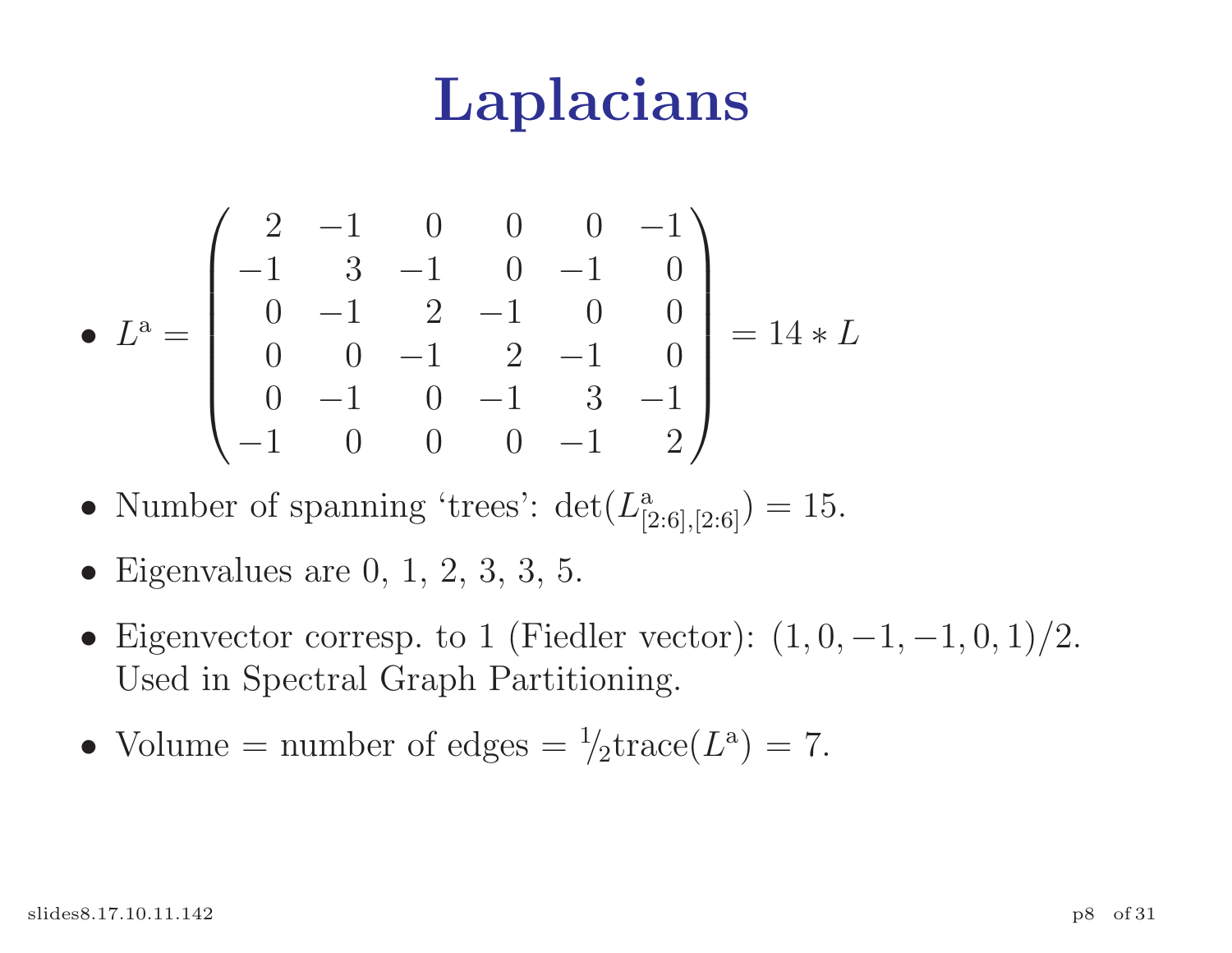## Outline

- Graphs Matrices & Laplacians
- Average Hitting and Commute Times
- Embedding in Euclidean Space
- Electric Resistances
- Spectral Graph Partitioning: Cuts
- Cheeger-like bounds.
- Conclusions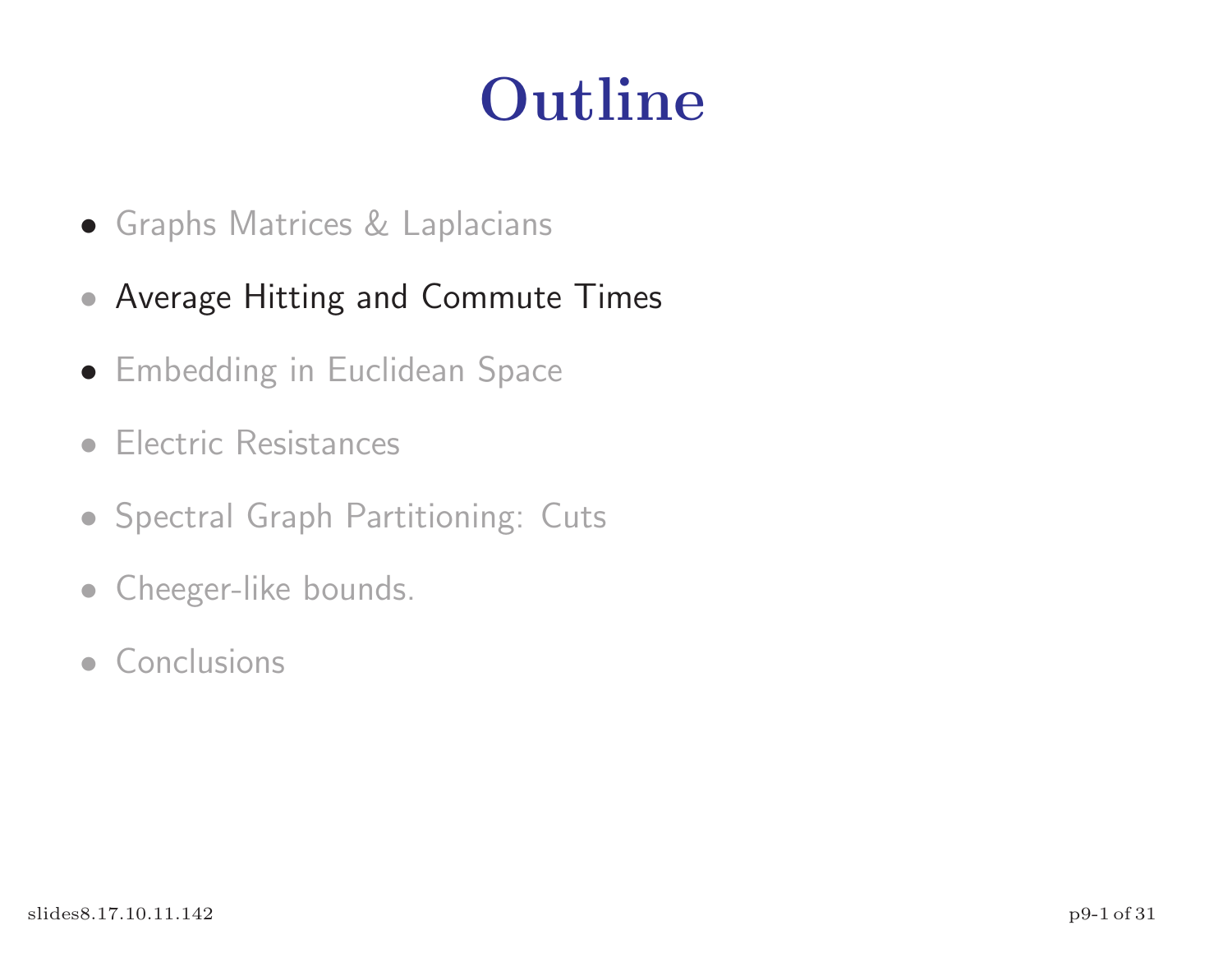## Number of Visits

• Partition 
$$
P = \begin{bmatrix} P_{11} & p_{12} \\ \overline{p}_{21}^T & p_{nn} \end{bmatrix}
$$
.

- $\bullet$  If last row replaced with  $[{\bf 0}^T,1]$ , then  $[P_1^k]$  $\left[ \begin{smallmatrix} k \ 11 \end{smallmatrix} \right]_{ij}$  is the probability of being in node  $j$  starting in node  $i$  at the  $k-th$  step, before reaching  $n.$
- $[I + P_{11} + P_{11}^2]$  $\mathbb{E}^{2}_{11} + \cdots$   $\mathbb{E}^{1}_{ij} = [(I - P_{11})^{-1}]_{ij} \stackrel{\text{def}}{=} N(i, j, n)$  $\lambda = \#$  visits to  $j$  starting from  $i$  before reaching  $n.$

• 
$$
(I - P_{11})^{-1} = [\Pi_{1,\dots,n-1}^{-1} \underbrace{\Pi_{1,\dots,n-1}(I - P_{11})}_{L_{11}}]^{-1} = L_{11}^{-1} \Pi_{1,\dots,n-1}.
$$

- Since  $L \cdot \mathbf{1} = \mathbf{0}, \ \mathbf{1}^T L = \mathbf{0}^T$ , lemma (next page) yields  $N(i,j,n) = (m_{ij} + m_{nn} - m_{in} - m_{nj})\pi_j.$
- $\bullet\,$  Choice of destination node  $n$  is arbitrary, so  $N(i,j,k)=(m_{ij}+m_{kk}-m_{ik}-m_{kj})\pi_j$  for all  $i,j,k.$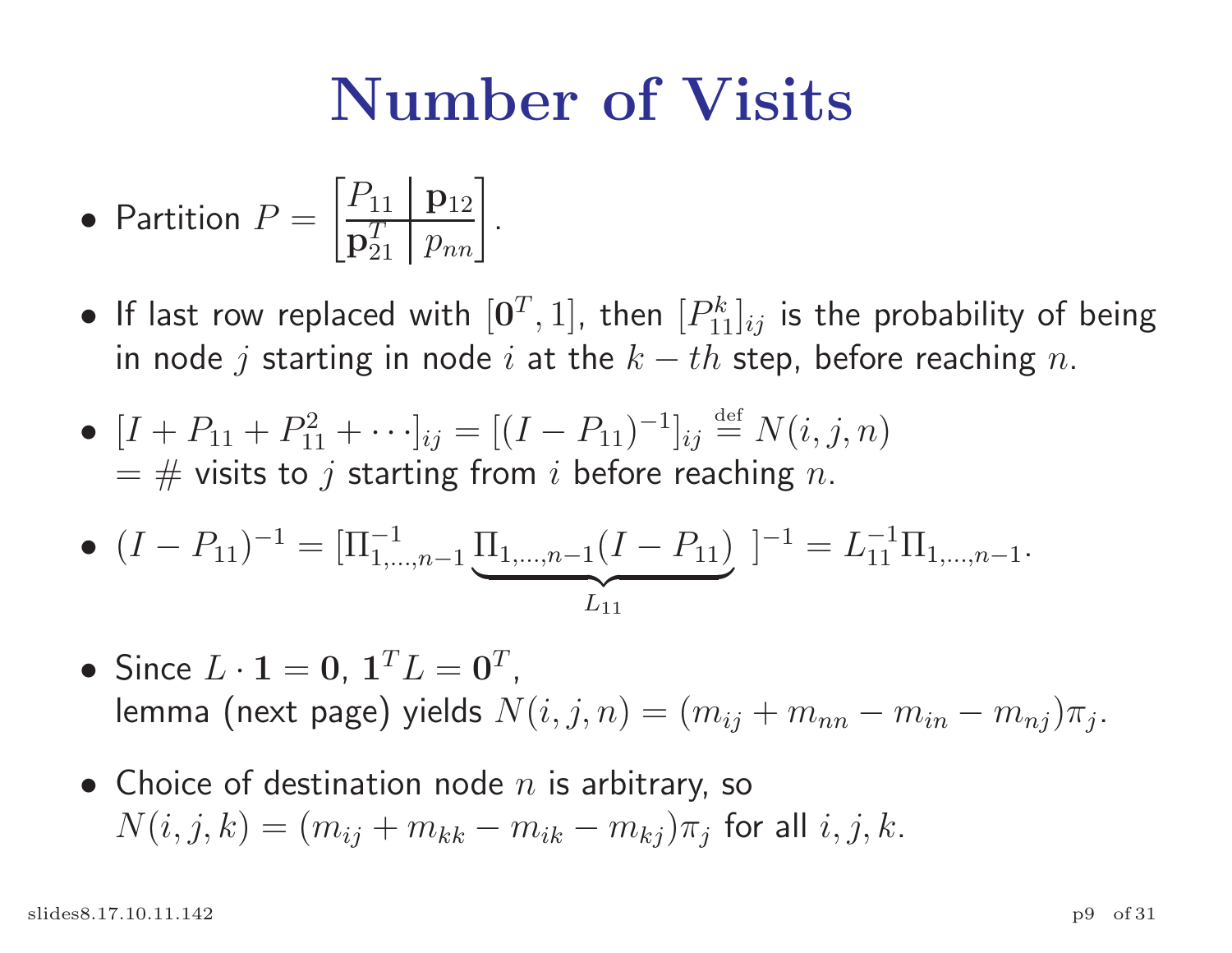#### Lemma 1 – Inverse of Submatrix

Let  $L =$  $\left(\right)$  $L_{11}$   ${\bf l}_{12}$  $\mathbf{l}^{\mathrm{T}}$  $\begin{pmatrix} 1 & 1 \\ 1 & 1 \\ 2 & 1 \end{pmatrix}$  be an  $n \times n$  irreducible matrix s.t. nullity $(L) = 1$ . Let  $M = L^+$  be the pseudo-inverse of L partitioned similarly and assume  $(\mathbf{u}^{\mathrm{T}}, 1)L = 0, L(\mathbf{v}; 1) = 0$ , where  $\mathbf{u}, \mathbf{v}$  are  $(n-1)$ -vectors.

Then the inverse of the  $(n-1) \times (n-1)$  matrix  $L_{11}$  exists and is given by

$$
L_{11}^{-1} = X \stackrel{\text{def}}{=} (I_{n-1} + \mathbf{v}\mathbf{v}^{\mathrm{T}})M_{11}(I_{n-1} + \mathbf{u}\mathbf{u}^{\mathrm{T}})
$$
  
\n
$$
= (I_{n-1}, -\mathbf{v}) \begin{pmatrix} M_{11} & \mathbf{m}_{12} \\ \mathbf{m}_{21}^{\mathrm{T}} & m_{nn} \end{pmatrix} \begin{pmatrix} I_{n-1} \\ -\mathbf{u}^{\mathrm{T}} \end{pmatrix}
$$
  
\n
$$
= M_{11} - \mathbf{m}_{12}\mathbf{u}^{\mathrm{T}} - \mathbf{v}\mathbf{m}_{21}^{\mathrm{T}} + m_{nn}\mathbf{v}\mathbf{u}^{\mathrm{T}}.
$$

If  $\mathbf{u} = \mathbf{v} = \mathbf{1}$  then  $[L_{11}^{-1}]$  $\begin{array}{l} [-1]_{ij}=m_{ij}+m_{nn}-m_{in}-m_{nj}. \end{array}$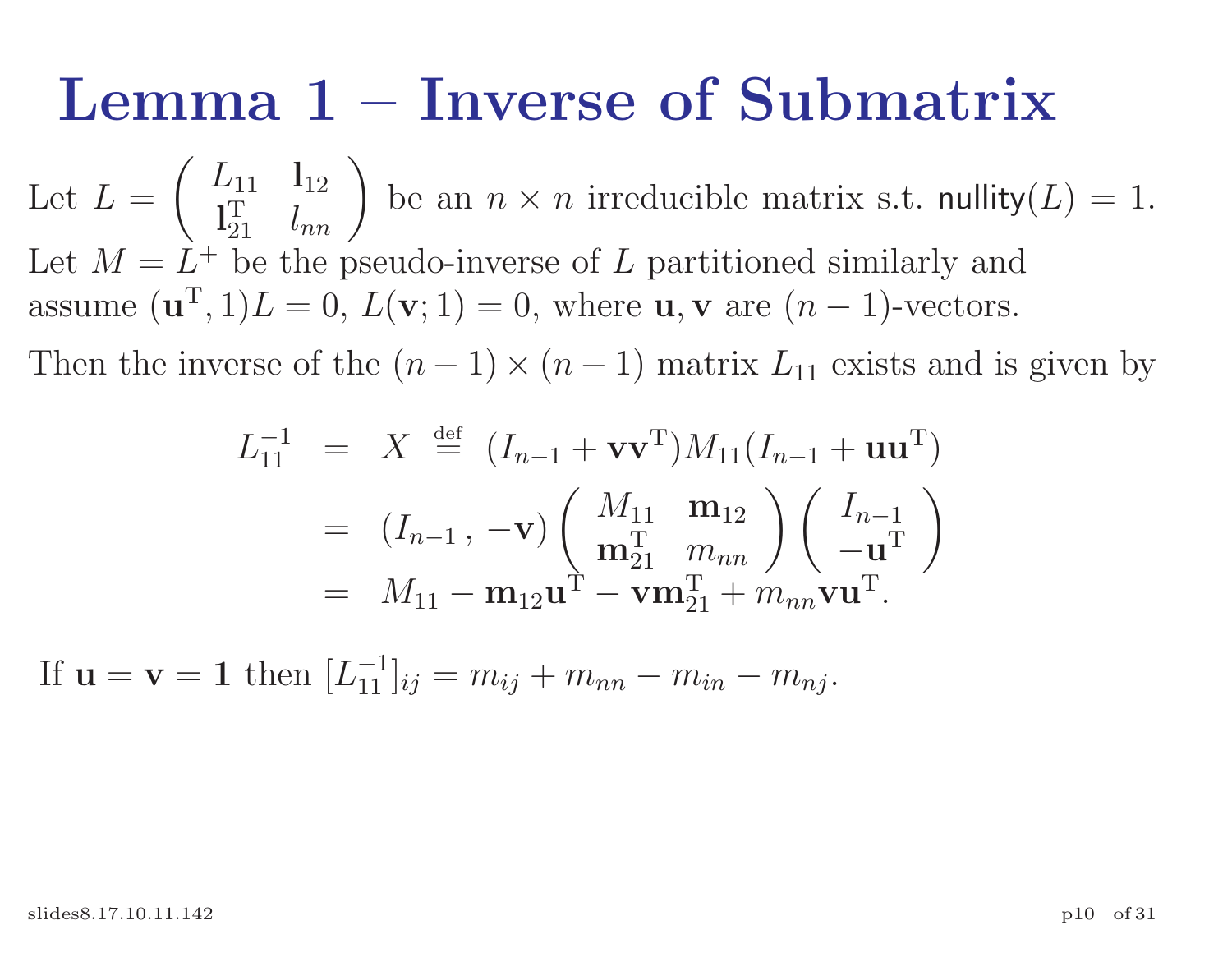#### Proof

• Idea: Plug prospective inverse X in to verify  $XL_{11} = I$ :

$$
XL_{11} = (I_{n-1}, -\mathbf{v}) \begin{pmatrix} M_{11} & \mathbf{m}_{12} \\ \mathbf{m}_{21}^{\mathrm{T}} & m_{nn} \\ m_{21}^{\mathrm{T}} & m_{nn} \end{pmatrix} \begin{pmatrix} I_{n-1} \\ -\mathbf{u}^{\mathrm{T}} \end{pmatrix} L_{11}
$$
  
=  $(I_{n-1}, -\mathbf{v}) \begin{pmatrix} M_{11} & \mathbf{m}_{12} \\ \mathbf{m}_{21}^{\mathrm{T}} & m_{nn} \\ \mathbf{0}^{\mathrm{T}} \end{pmatrix} \begin{pmatrix} L_{11} \\ \mathbf{I}_{21}^{\mathrm{T}} \end{pmatrix}$   $\boxed{\mathbf{A}}$   
=  $(I_{n-1}, -\mathbf{v}) ML \begin{pmatrix} I_{n-1} \\ \mathbf{0}^{\mathrm{T}} \end{pmatrix} = I_{n-1}$   $\boxed{\mathbf{B}}$ 

A From  $(\mathbf{u}^T, 1)L = (\mathbf{u}^T L_{11} + \mathbf{l}_{21}^T, \mathbf{u}^T \mathbf{l}_{12} + l_{nn}) = 0.$ 

B From 
$$
ML = I_n - {v \choose 1} (v^T, 1) / (v^T v + 1)
$$
 (ortho projector).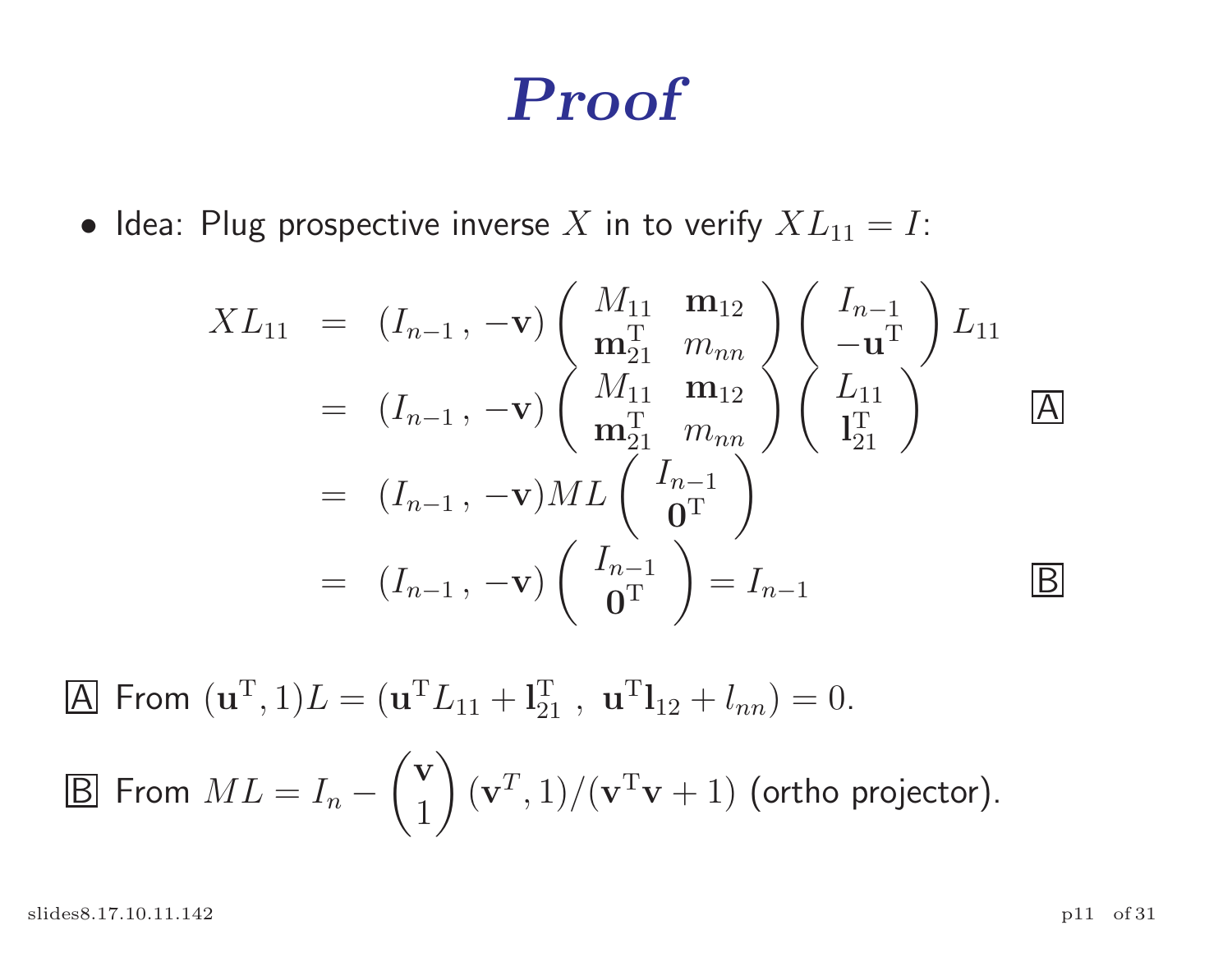## Hitting and Commute Times

Adding up previous gives

• 
$$
\mathbf{H}(i,k) = \sum_{j} N(i,j,k) = m_{kk} - m_{ik} + \sum_{j} (m_{ij} - m_{kj}) \pi_j
$$

- $\mathbf{C}(i,k) = \mathbf{H}(i,k) + \mathbf{H}(k,i) = m_{kk} + m_{ii} m_{ik} m_{ki}.$
- Above holds also for strongly connected directed graphs (arbitrary Markov chain with no transient states).
- Could add along other dimensions to get betweenness measures, etc.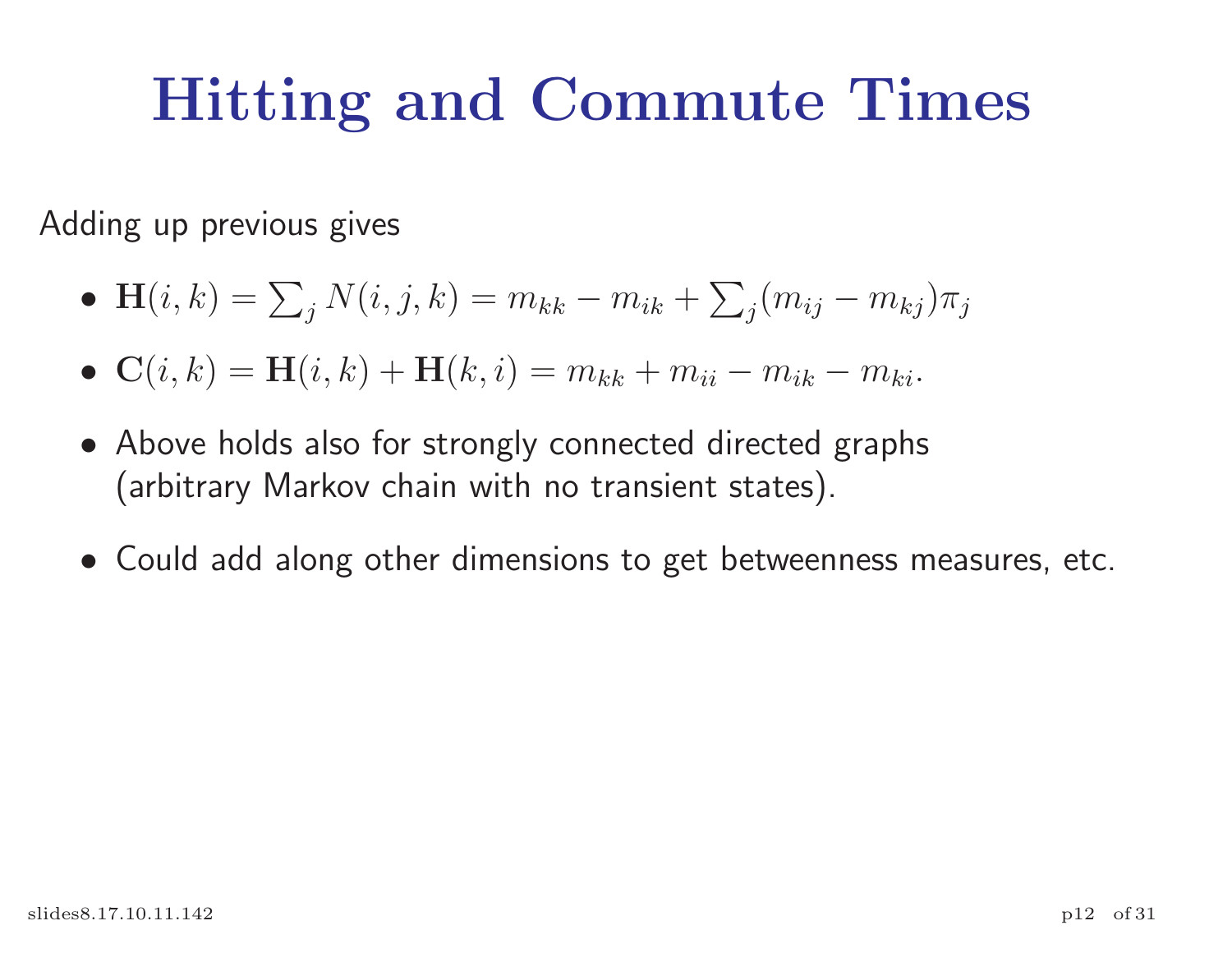#### Commute Times

• Pseudo inverse of 
$$
L = L^a/14
$$
 is a Gram matrix:  
\n
$$
M = L^+ = \frac{7}{90} \cdot \begin{pmatrix}\n83 & -1 & -37 & -43 & -19 & 17 \\
-1 & 47 & -1 & -19 & -7 & -19 \\
-37 & -1 & 83 & 17 & -19 & -43 \\
-43 & -19 & 17 & 83 & -1 & -37 \\
-19 & -7 & -19 & -1 & 47 & -1 \\
17 & -19 & -43 & -37 & -1 & 83\n\end{pmatrix}
$$

 $\bullet$  $\implies$  expected commute times in random walk  $[(\ell_2 \text{ metric})^2]$ ]

$$
\mathbf{C} = \begin{bmatrix} \text{diag}(L^+) \cdot \mathbf{1}^{\text{T}} \\ + \mathbf{1} \cdot \text{diag}(L^+) \\ -L^+ - (L^+)^{\text{T}} \end{bmatrix} = \frac{14}{15} \cdot \begin{pmatrix} 0 & 11 & 20 & 21 & 14 & 11 \\ 11 & 0 & 11 & 14 & 9 & 14 \\ 20 & 11 & 0 & 11 & 14 & 21 \\ 21 & 14 & 11 & 0 & 11 & 20 \\ 14 & 9 & 14 & 11 & 0 & 11 \\ 11 & 14 & 21 & 20 & 11 & 0 \end{pmatrix}
$$

• Red numbers: average extra cost of detour thru given node.

.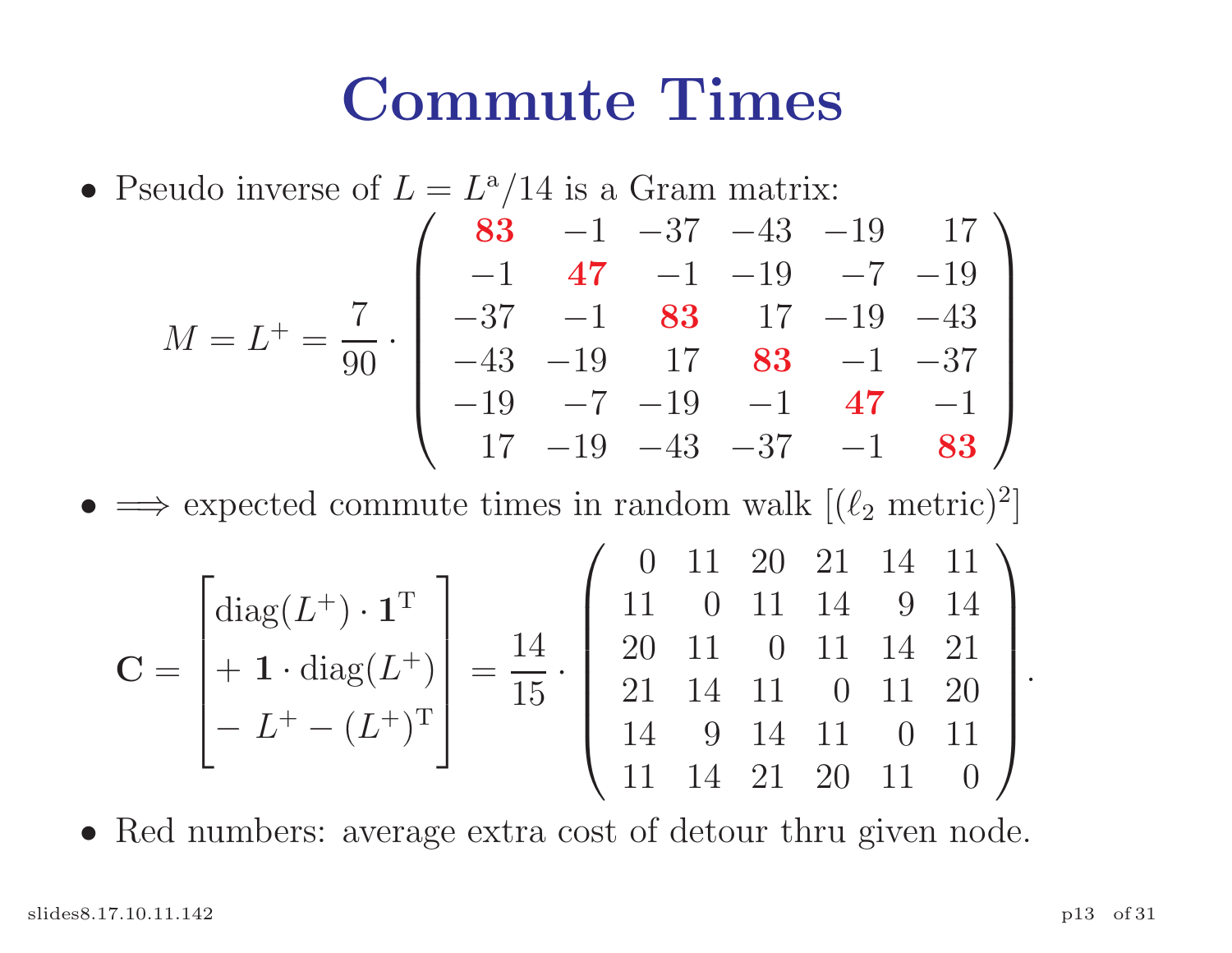## Outline

- Graphs Matrices & Laplacians
- Average Hitting and Commute Times
- Embedding in Euclidean Space
- **Electric Resistances**
- Spectral Graph Partitioning: Cuts
- Cheeger-like bounds.
- Conclusions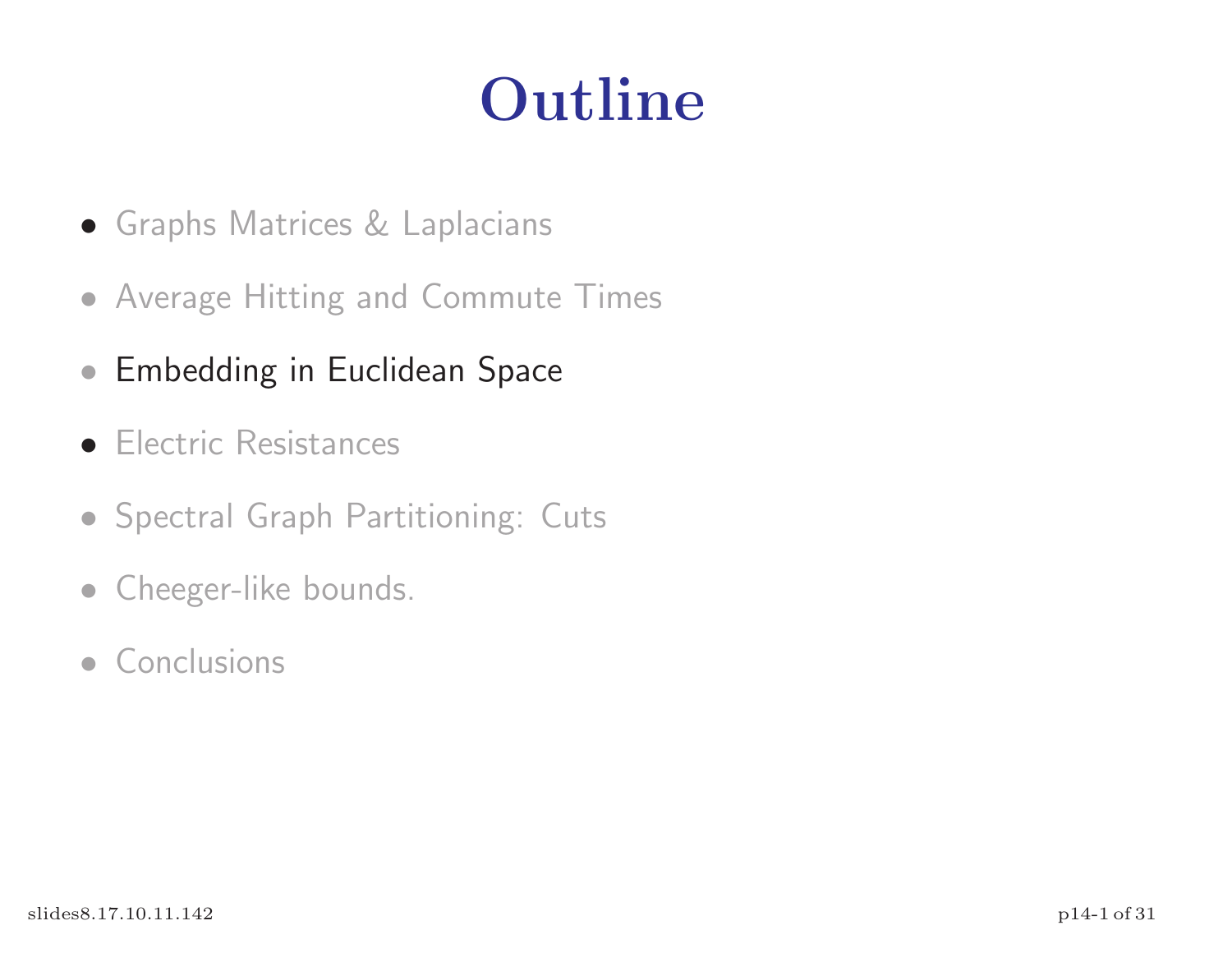## Lemma 2 – Conditionally Definite

If M is a symmetric positive semi-definite Gram matrix of inner products,  $\mathbf{T} \mathbf{hen} \ \mathbf{C} = \mathbf{d}_M \mathbf{1}^\mathrm{T} \!+\! \mathbf{1} \mathbf{d}_M^\mathrm{T}$  $\mathcal{L}_{M}^{-}$  -2M s.t.  $c_{ij} = m_{ii} + m_{jj} - 2m_{ij}$  is the conditionally definite matrix of squared distances. [here  $\mathbf{d}_M = (m_{11}; \ldots; m_{nn})$ ] Note "Conditionally definite" means  $\mathbf{x}^T \mathbf{C} \mathbf{x} \leq 0$  for all  $\mathbf{x} \perp \mathbf{1}$ , and for simplicity  $c_{ii} = 0, \forall i$ . A typical example is a matrix of pairwise squared  $\ell_2$  distances.

If <sup>C</sup> is <sup>a</sup> conditionally definite matrix,

Then one can find a matching semi-definite Gram matrix M. Note: A prospective uncentered M is given by  $2\hat{M} = c_k \mathbf{1}^T + \mathbf{1}c_k^T$  $\,k$  $-$  C, where  $\mathbf{c}_k$  is some arbitrarily selected column out of  $\mathbf{C}$ . The result can be centered around the origin, yielding:

 $M =$  $\frac{1}{\sqrt{2}}$  $I-\frac{{\bf 1}{\bf 1}^{\rm T}}{ }$  $\overline{n}$  $\begin{pmatrix} 1 \\ 1 \end{pmatrix}$  $\widehat{M}$  $\frac{1}{21}$  $I-\frac{{\bf 1}{\bf 1}^{\rm T}}{ }$  $\overline{n}$  $\left(\begin{array}{c} 1 \ 1 \end{array}\right)$  $=-\frac{1}{2}$  $\begin{pmatrix} 1 \\ 1 \end{pmatrix}$  $I-\frac{{\bf 1}{\bf 1}^{\rm T}}{ }$  $\frac{\mathbf{1}^{\mathbf{\perp}}}{n}$  ) C  $\left(\begin{array}{c} 1 \ 1 \end{array}\right)$  $\sum_{i=1}^{n}$  $I-\frac{{\bf 1}{\bf 1}^{\rm T}}{ }$  $\overline{n}$  ).  $\left.\rule{0pt}{12pt}\right)$ 

[Schoenberg, 1935; Schoenberg, 1938; Berg et al., 1984; Gower & Legendre, 1986]

**Proof:** AWLOG  $\mathbf{x}_1 = 0$ . Then  $c_{1k} = c_{k1} = ||x_k||_2^2$  $2\cdot$ So  $c_{ij} = m_{ii} + m_{jj} - 2m_{ij} = c_{i1} + c_{1j}$  $-2m_{ij}$ . slides8.17.10.11.142 p14 of 31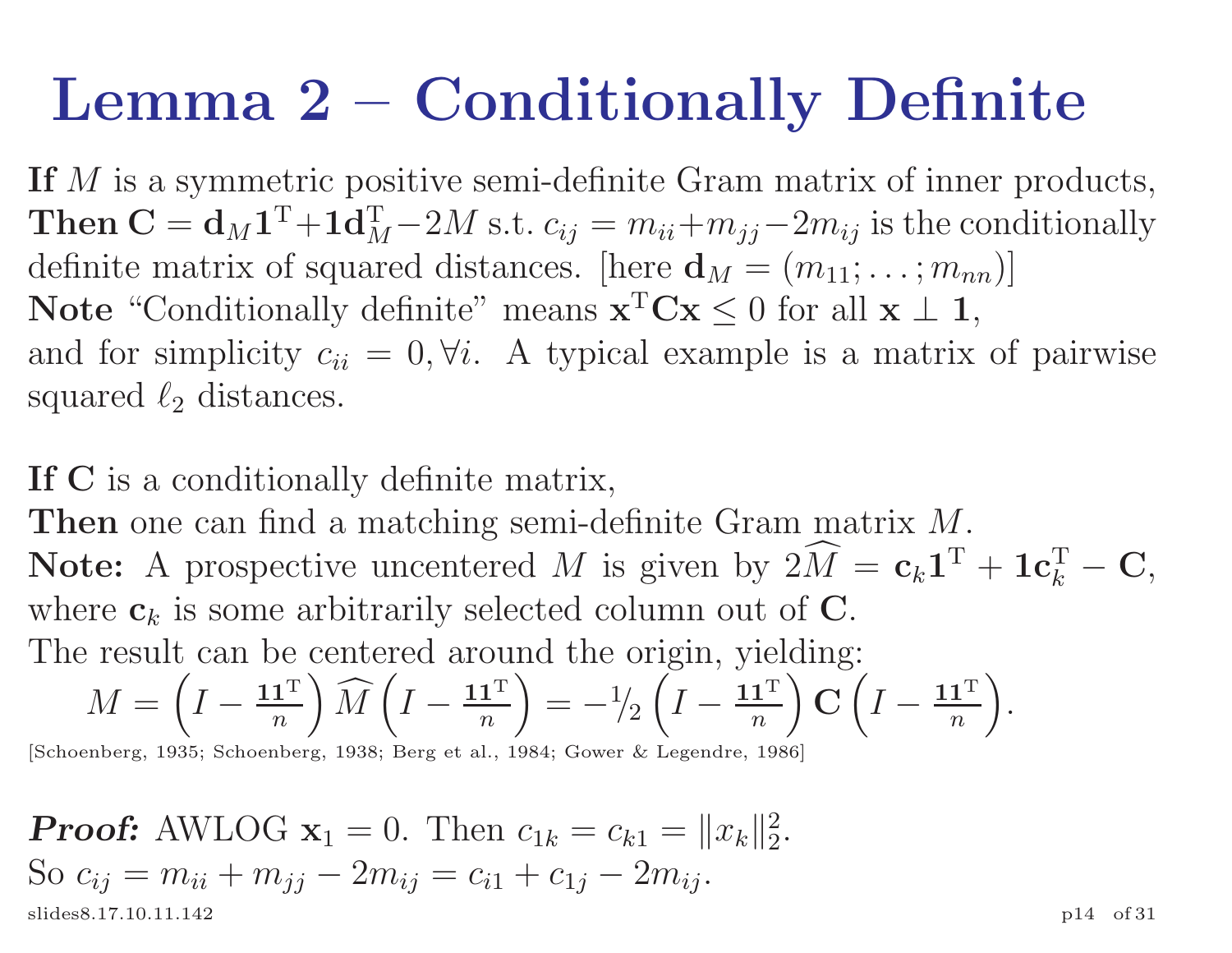#### Embedding

•  $L^+ = S^T S$  with

|  | $S_1$ | $\mathbf{S}_2$ | $\mathbf{S}_3$   | $\mathbf{s}_4$                                           | $S_5$ | S <sub>6</sub>     |
|--|-------|----------------|------------------|----------------------------------------------------------|-------|--------------------|
|  |       |                |                  | $2.5408$ -.0306 -1.1326 -1.3163 -.5816 .52040            |       |                    |
|  |       |                |                  | $0$ 1.9117 $-.0588$ $-.7941$ $-.2941$ $-.7647$           |       |                    |
|  |       |                |                  | $0 \quad 2.2736 \quad -.0947 \quad -.9473 \quad -1.2315$ |       |                    |
|  |       |                |                  | $0$ 2.02070 $-.5774$ $-1.4434$                           |       |                    |
|  |       |                | $\left( \right)$ |                                                          |       | 0 1.4142 $-1.4142$ |
|  |       |                |                  |                                                          |       |                    |

- For all  $i, j$ ,  $||\mathbf{s}_i \mathbf{s}_j||_2^2 = C_{ij}$ .
- Since  $L^+1 = 0$ , the columns of S are already centered.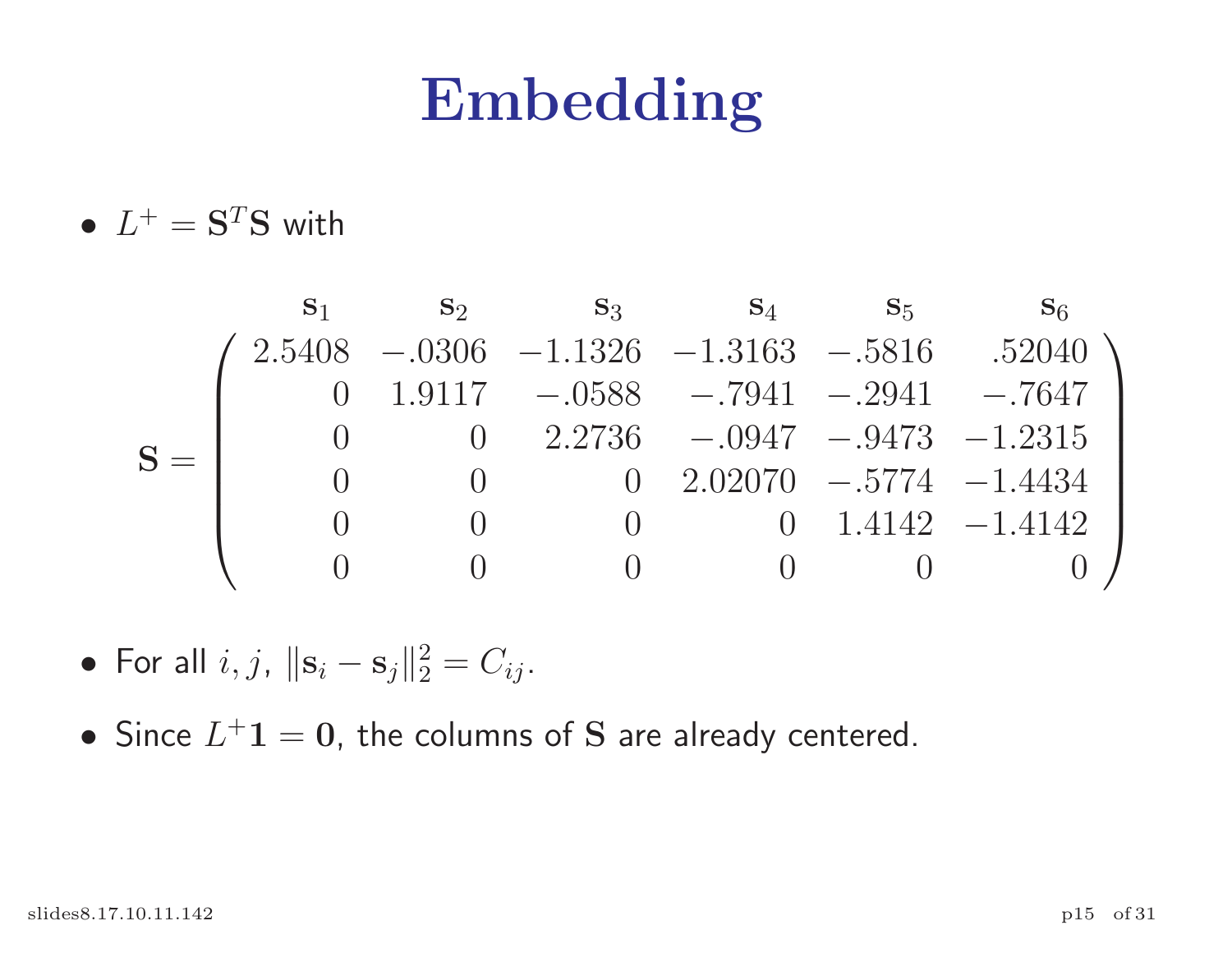## Outline

- Graphs Matrices & Laplacians
- Average Hitting and Commute Times Directed Graph
- Embedding in Euclidean Space
- Electric Resistances
- Spectral Graph Partitioning: Cuts
- Cheeger-like bounds.
- Conclusions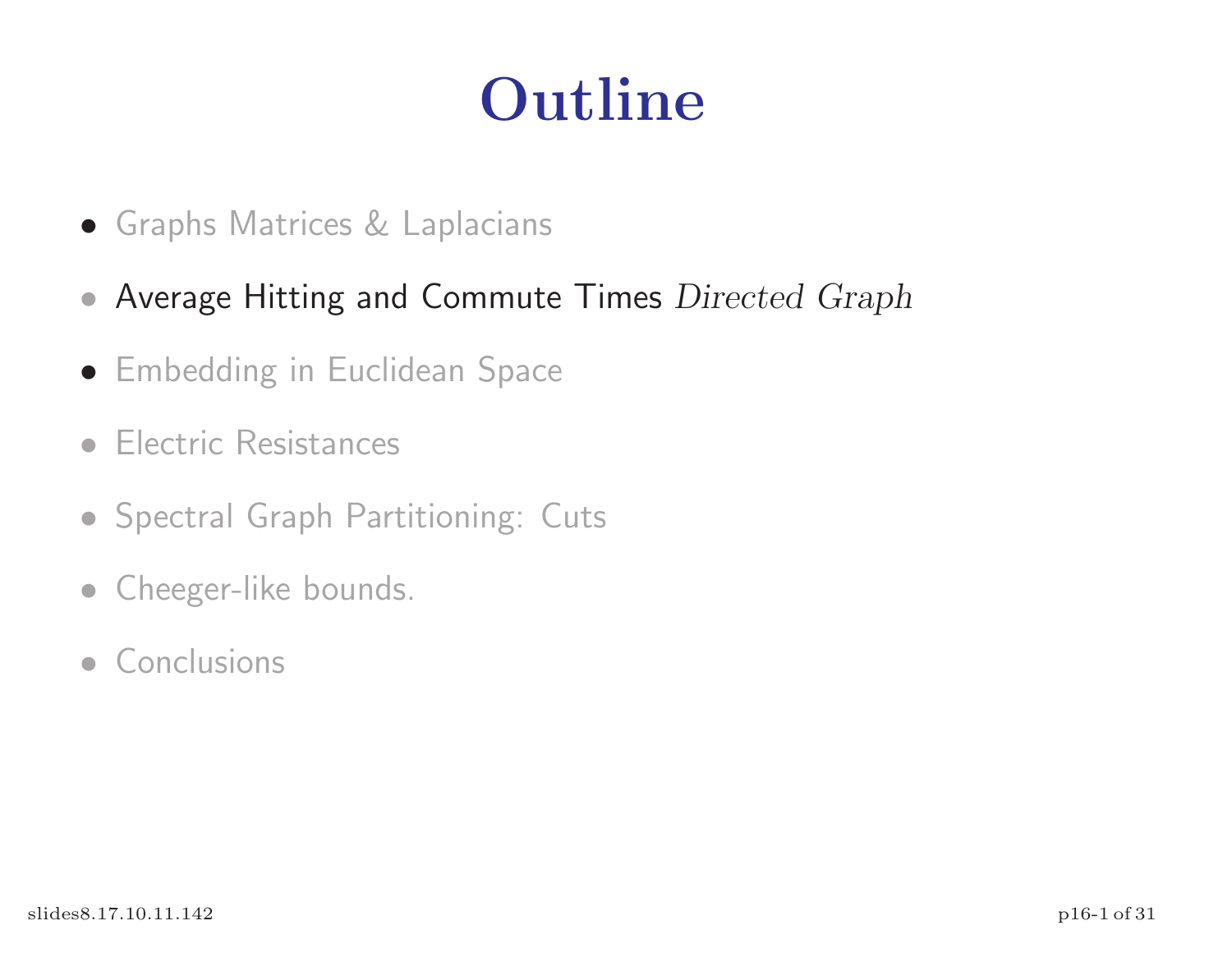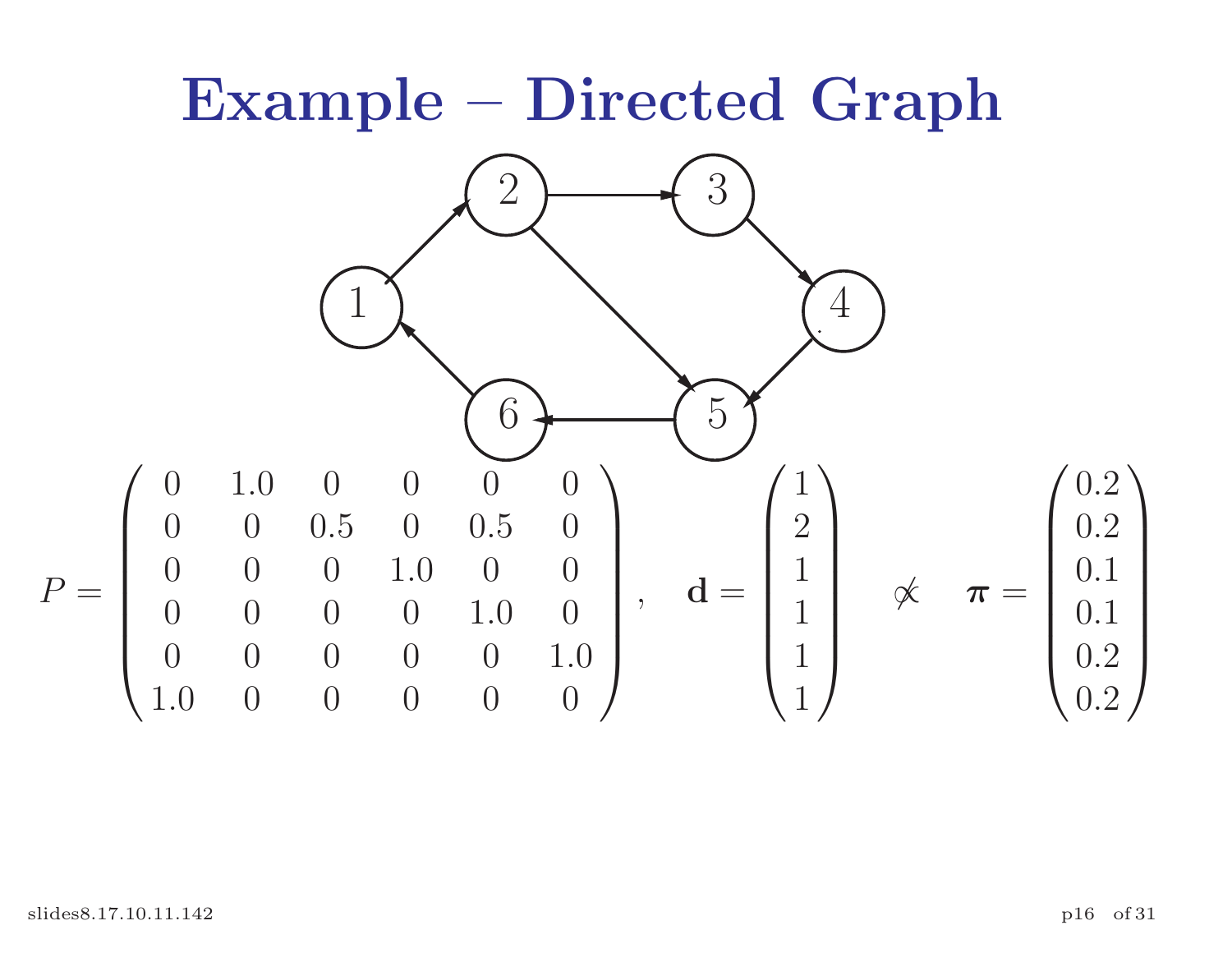#### Laplacian from Probabilities

• Can still obtain commute times, but from  $L = \Pi - \Pi P$ :

$$
L = \begin{pmatrix} 0.2 & -0.2 & 0 & 0 & 0 & 0 \\ 0 & 0.2 & -0.1 & 0 & -0.1 & 0 \\ 0 & 0 & 0.1 & -0.1 & 0 & 0 \\ 0 & 0 & 0 & 0.1 & -0.1 & 0 \\ 0 & 0 & 0 & 0 & 0.2 & -0.2 \\ -0.2 & 0 & 0 & 0 & 0 & 0.2 \end{pmatrix}, \text{well} = \begin{pmatrix} 1 \\ 1 \\ 1 \\ 1 \\ 1 \end{pmatrix}
$$

$$
M = L^{+} = \frac{5}{6} \begin{pmatrix} 3 & 2 & 0 & -2 & -1 & -2 \\ -2 & 3 & 1 & -1 & 0 & -1 \\ -3 & -4 & 6 & 4 & -1 & -2 \\ -1 & -2 & -4 & 6 & 1 & 0 \\ 1 & 0 & -2 & -4 & 3 & 2 \\ 2 & 1 & -1 & -3 & -2 & 3 \end{pmatrix}
$$

This Laplacian is only one with null vector  $(1, \ldots, 1)$  on both sides.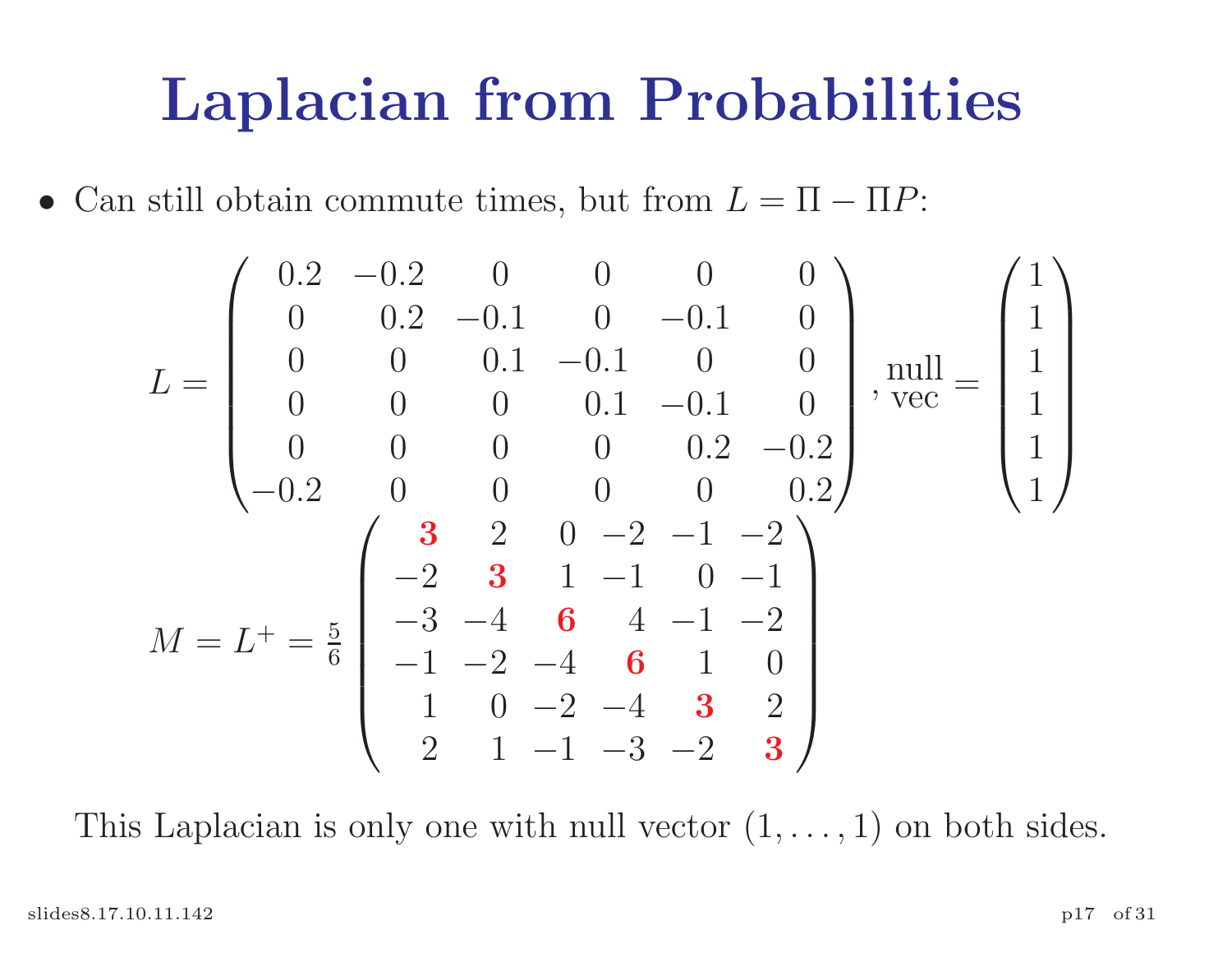## Hitting & Commute Times



• Only nodes 3, 4 are peripheral. Others are all equally important. • Same reflected in average commute times from node 2.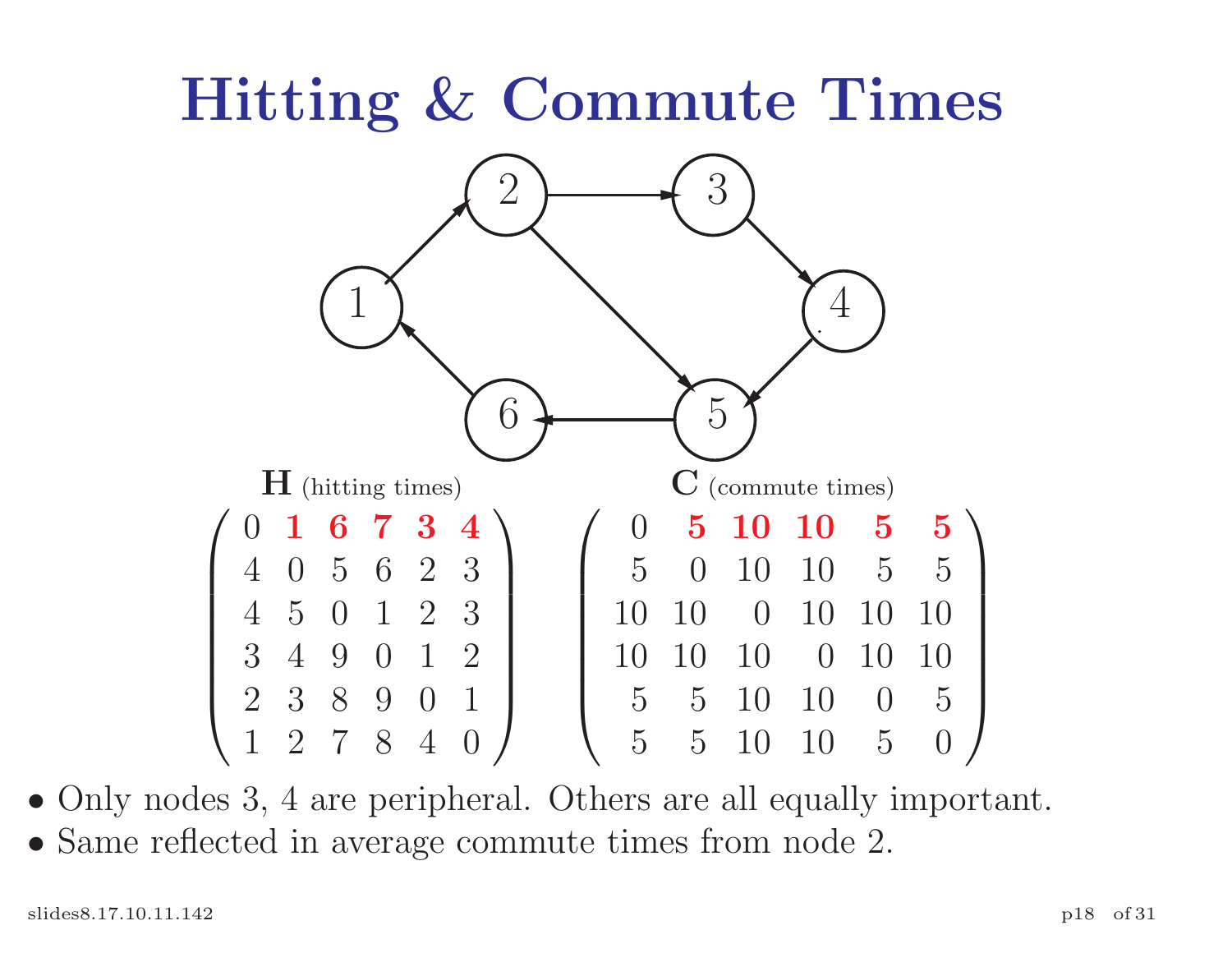## Outline

- Graphs Matrices & Laplacians
- Average Hitting and Commute Times
- Embedding in Euclidean Space
- Electric Resistances
- Spectral Graph Partitioning: Cuts
- Cheeger-like bounds.
- Conclusions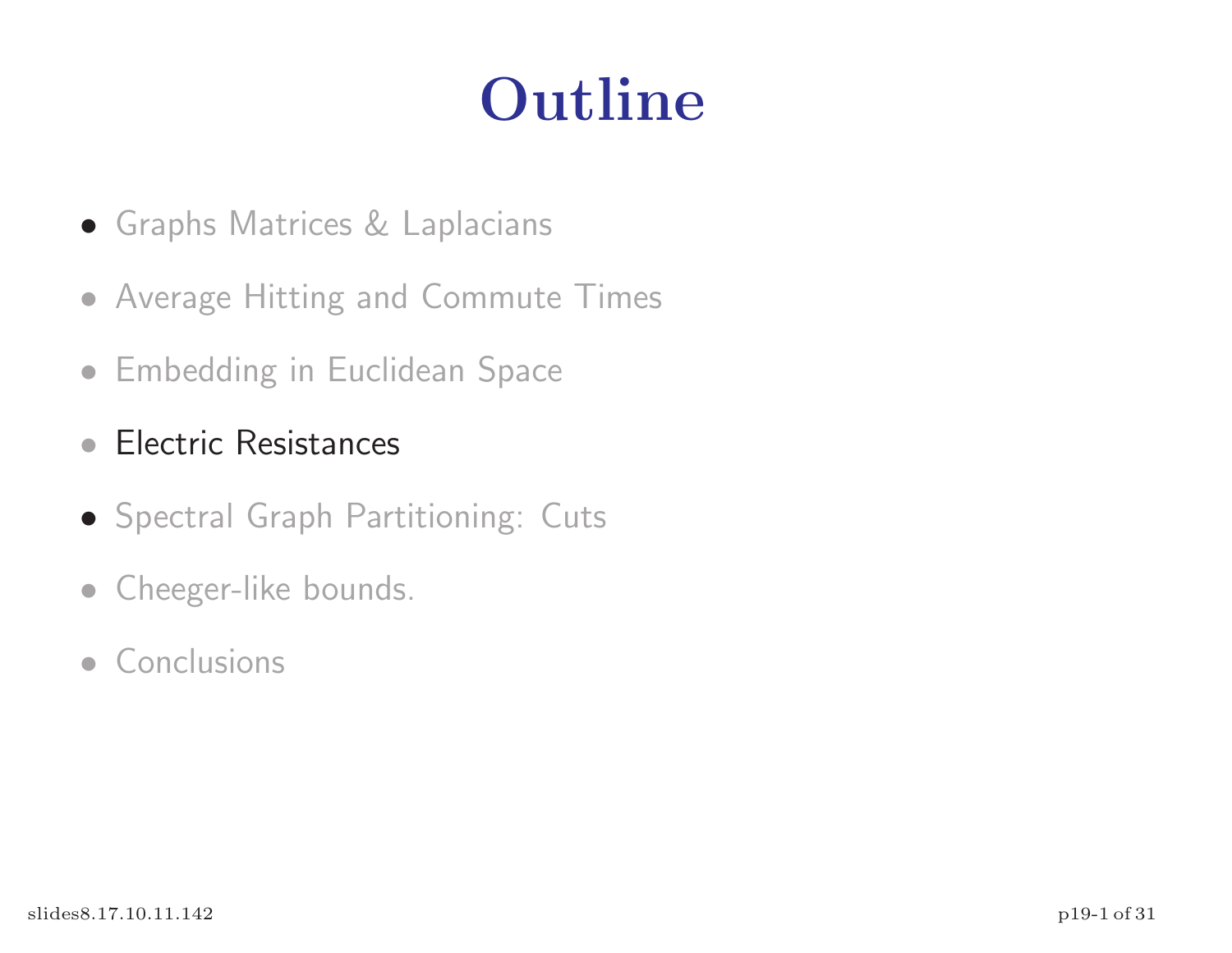## Interpretations – Undirected Graphs

- Commute times correspond to effective resistances. [Doyle & Snell, 1984; Chandra et al., 1989; Klein & Randic, 1993].
- Eigenvalues of

$$
Lds = I - P = \frac{1}{6} \cdot \begin{pmatrix} 6 & -3 & 0 & 0 & 0 & -3 \\ -2 & 6 & -2 & 0 & -2 & 0 \\ 0 & -3 & 6 & -3 & 0 & 0 \\ 0 & 0 & -3 & 6 & -3 & 0 \\ 0 & -2 & 0 & -2 & 6 & -2 \\ -3 & 0 & 0 & 0 & -3 & 6 \end{pmatrix}
$$

are 0,  $|1/2|$ ,  $5/6$ ,  $7/6$ ,  $3/2$ , 2. The  $|1/2|$  is related to the expander graph or Cheeger bound of the graph. [Chung, 2005; Zhou et al., 2005].

- Also  $\boxed{1/2} \leftrightarrow$  mixing rate for random walk over the graph.
- The corresponding eigenvector used in spectral graph partitioning  $(-1, 0, 1, 1, 0, -1).$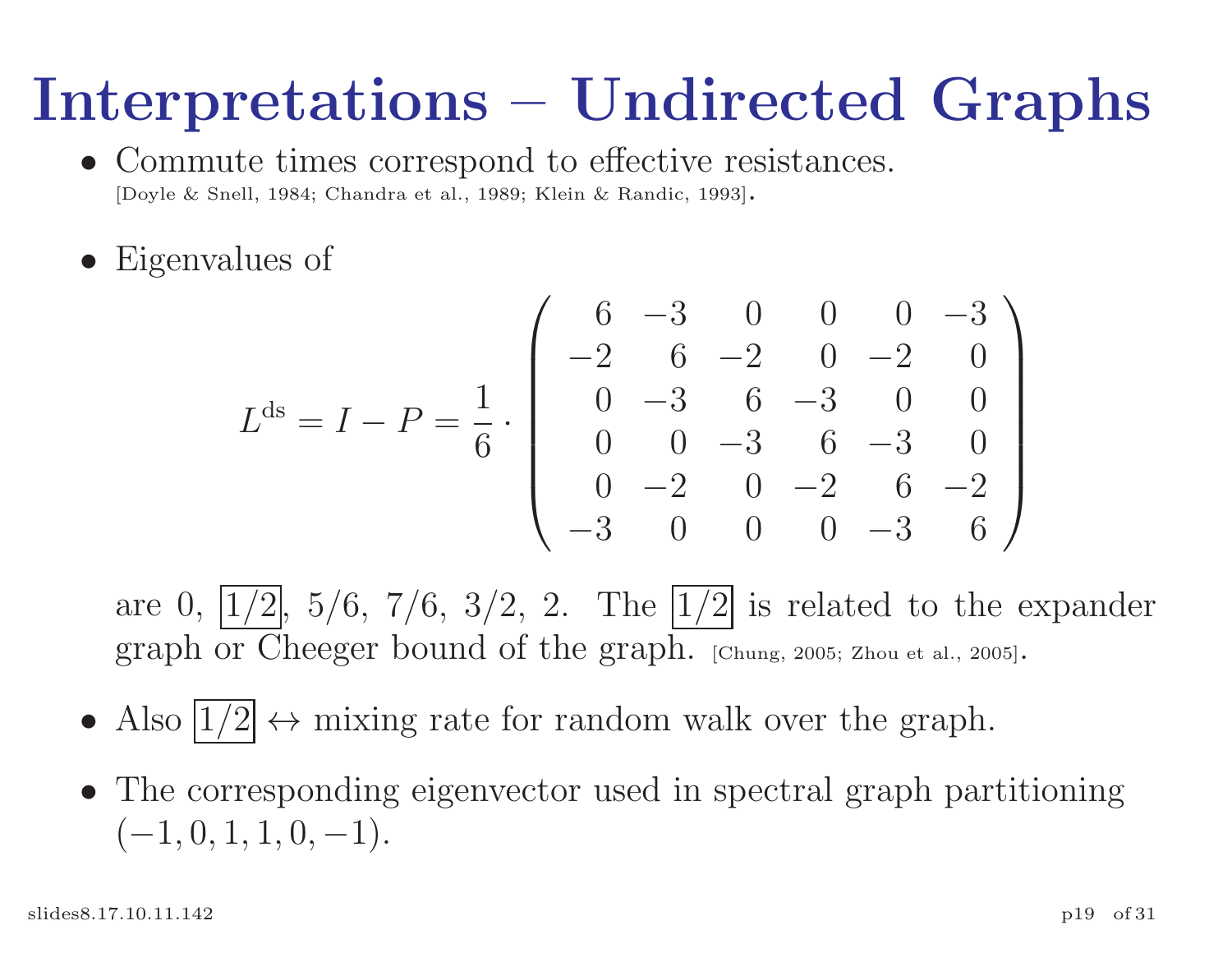## Incidence Matrix

- The incidence matrix  $\mathbf N$  has  $n$  columns and  $vol(G)$  rows. Each column corresponds to a node (vertex) of grap<sup>h</sup> G and each row corresponds to an edge (in some arbitrary order).
- $\bullet\,$  The  $j$ -th row represents the edge  $e_j=(i,j)$ , and looks like

 $0, \ldots, 0, 1, 0, \ldots, 0, -1, 0, \ldots, 0$ 

where the nonzero entries are in columns  $i, j$  corresponding to the vertices connected by that edge.

- Then a simple calculation shows  $L = D A = \mathbf{N}^T \mathbf{N}$ , where  $A =$ adjacency matrix and  $D=\hspace{1pt}\mathrm{diagonal}\hspace{1pt}$  matrix of degrees.
- $\bullet\,$  In general: if  ${\bf v}$  is a vector of voltages, then  ${\bf N}{\bf v}$  is the vector of currents across each link, assuming unit conductances.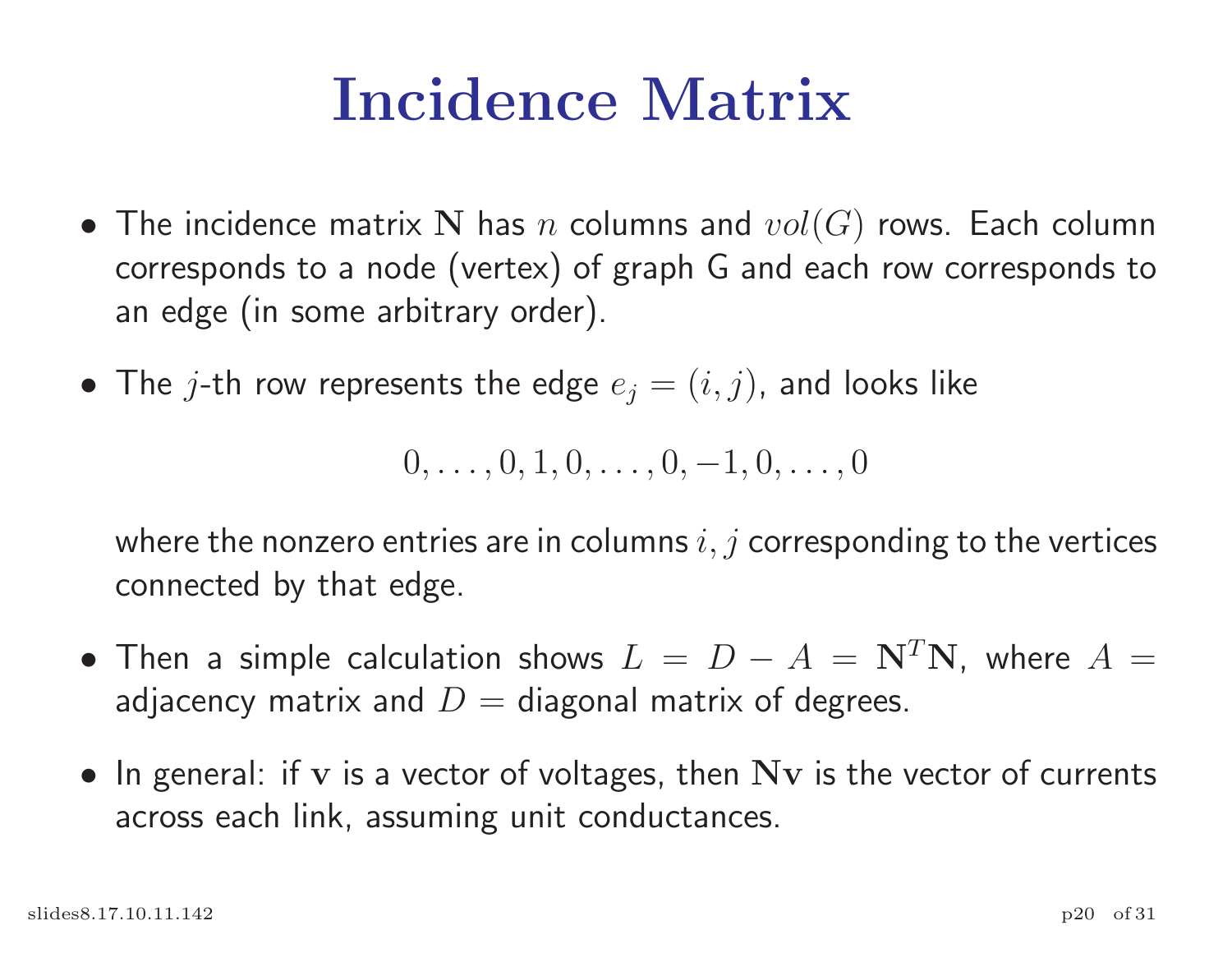### Example Incidence Matrix



$$
\mathbf{N} = \left(\begin{array}{cccccc} -1 & +1 & 0 & 0 & 0 & 0 \\ -1 & 0 & 0 & 0 & 0 & +1 \\ 0 & +1 & 0 & 0 & -1 & 0 \\ 0 & +1 & -1 & 0 & 0 & 0 \\ 0 & 0 & +1 & -1 & 0 & 0 \\ 0 & 0 & 0 & +1 & -1 & 0 \\ 0 & 0 & 0 & 0 & +1 & -1 \end{array}\right)
$$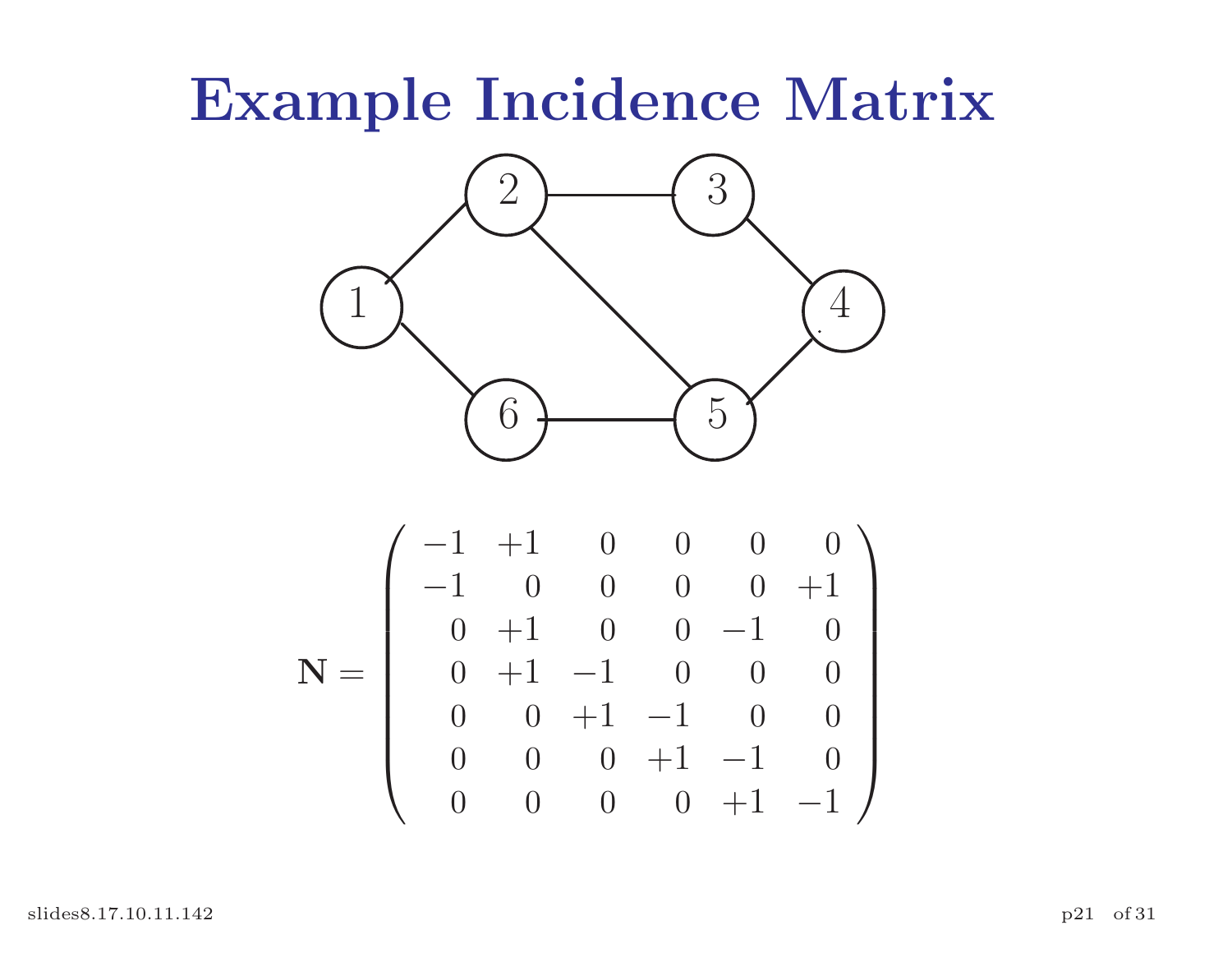#### Resistances

[Doyle & Snell, 1984; Chandra et al., 1989; Klein & Randic, 1993].

• Current  $=$  Incidence matrix  $\cdot$  Voltage (using unit resistances):

$$
\begin{array}{ccc}\nI & = & \mathbf{N} \\
\begin{pmatrix}\n\mathbf{i}_1 \\
\mathbf{j}_7\n\end{pmatrix} = \begin{pmatrix}\n-1 & 1 & 0 & 0 & 0 & 0 \\
0 & -1 & 1 & 0 & 0 & 0 \\
0 & 0 & -1 & 1 & 0 & 0 \\
0 & 0 & 0 & -1 & 1 & 0 \\
0 & 0 & 0 & 0 & -1 & 1 \\
1 & 0 & 0 & 0 & 0 & -1 \\
0 & -1 & 0 & 0 & 1 & 0\n\end{pmatrix} \cdot \begin{pmatrix}\n\mathbf{v}_1 \\
\mathbf{j}_2 \\
\mathbf{v}_6\n\end{pmatrix}\n\end{array}
$$

• Kirchoff's law: If unit current is injected between nodes  $i \& j$ , then net current through every other vertex must be zero:

$$
\mathbf{e}_i - \mathbf{e}_j = \mathbf{N}^T \mathbf{I} = \cdots = \mathbf{N}^T \mathbf{N} \mathbf{v} = L^{\mathbf{a}} \mathbf{v}.
$$

- Solve for voltages =  $\mathbf{v} = (L^{\mathbf{a}})^+(\mathbf{e}_i-\mathbf{e}_j)$ .
- Net voltage drop *i* to  $j$  = effective resistance =  $v_i-v_j = (\mathbf{e}_i-\mathbf{e}_j)^T\mathbf{v} = (\mathbf{e}_i-\mathbf{e}_j)^T(L^a)^+(\mathbf{e}_i-\mathbf{e}_j).$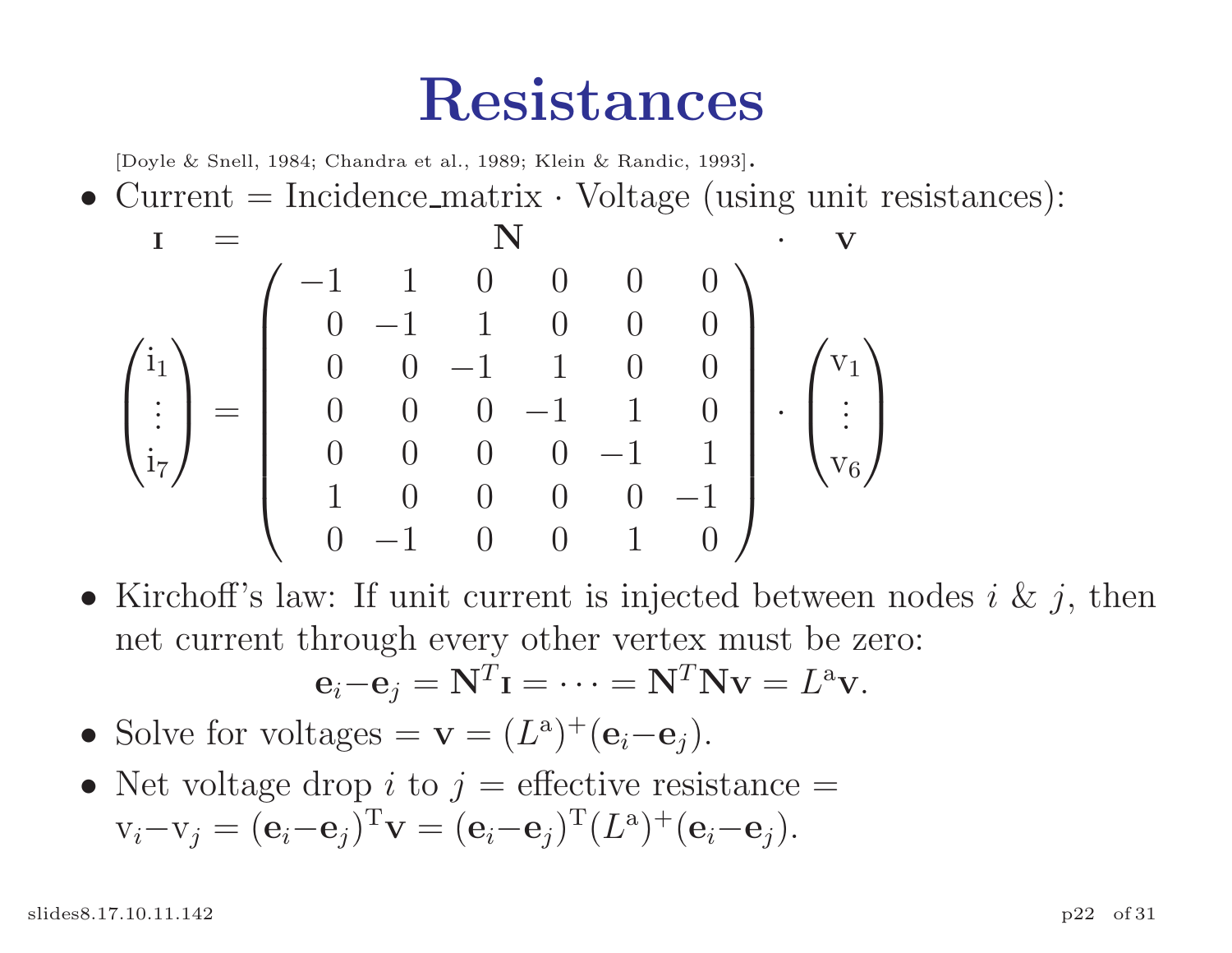#### Resistances

 $e_i-e_j \perp \text{Nullsp}(\mathbf{N}^T\mathbf{N})$ , so can use pseudo-inverse to find voltages.

- Solve for voltages  $\mathbf{v} = (\mathbf{N}^T \mathbf{N})^+ \cdot (\mathbf{e}_i \mathbf{e}_j) = (L^a)^+ (\mathbf{e}_i \mathbf{e}_j).$
- Effective resistance between nodes  $i \& j$  is

$$
\begin{array}{rcl}\n\mathbf{v}_i - \mathbf{v}_j & = & (\mathbf{e}_i^T - \mathbf{e}_j^T) \cdot \mathbf{v} \\
& = & (\mathbf{e}_i^T - \mathbf{e}_j^T) \cdot (\mathbf{N}^T \mathbf{N})^+ \cdot (\mathbf{e}_i - \mathbf{e}_j) \\
& = & (\mathbf{e}_i^T - \mathbf{e}_j^T) \cdot (L^a)^+ \cdot (\mathbf{e}_i - \mathbf{e}_j) \\
& = & [(L^a)^+]_{ii} + [(L^a)^+]_{jj} - [(L^a)^+]_{ij} - [(L^a)^+]_{ji}.\n\end{array}
$$

- Collect matrix of effective resistances:  $(=$  commute times)  $\alpha C = \text{diag}(L^a)^+ \cdot \mathbf{1}^T + \mathbf{1} \cdot \text{diag}(L^a)^+ - (L^a)^+ - [(L^a)^+]^T$ .
- The entries  $\mathbf{C}_{ij}$  are squares of a Euclidean metric. [Schoenberg, 1935; Schoenberg, 1938; Berg et al., 1984],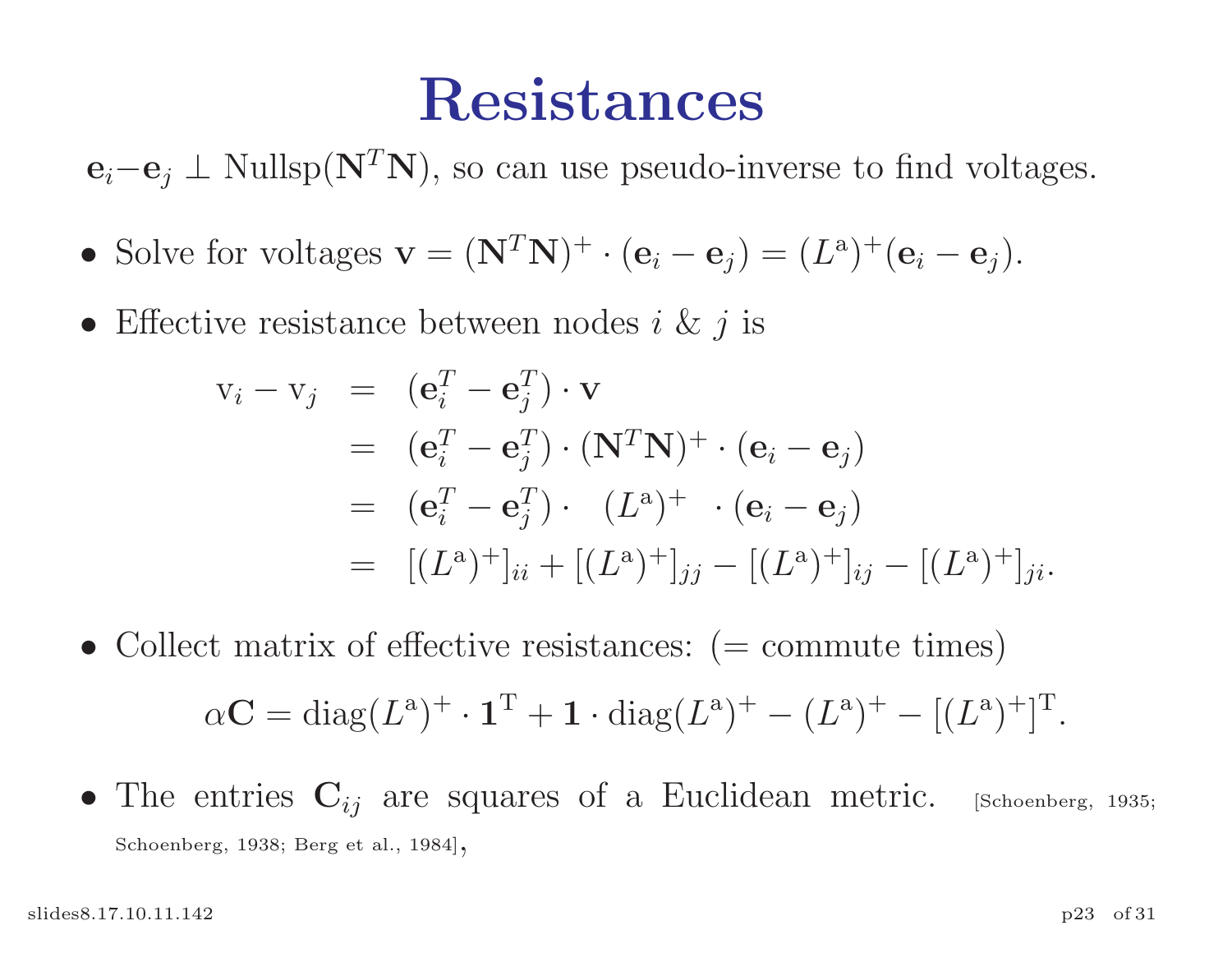## Outline

- Graphs Matrices & Laplacians
- Average Hitting and Commute Times
- Embedding in Euclidean Space
- Electric Resistances
- Spectral Graph Partitioning: Cuts
- Cheeger-like bounds.
- Conclusions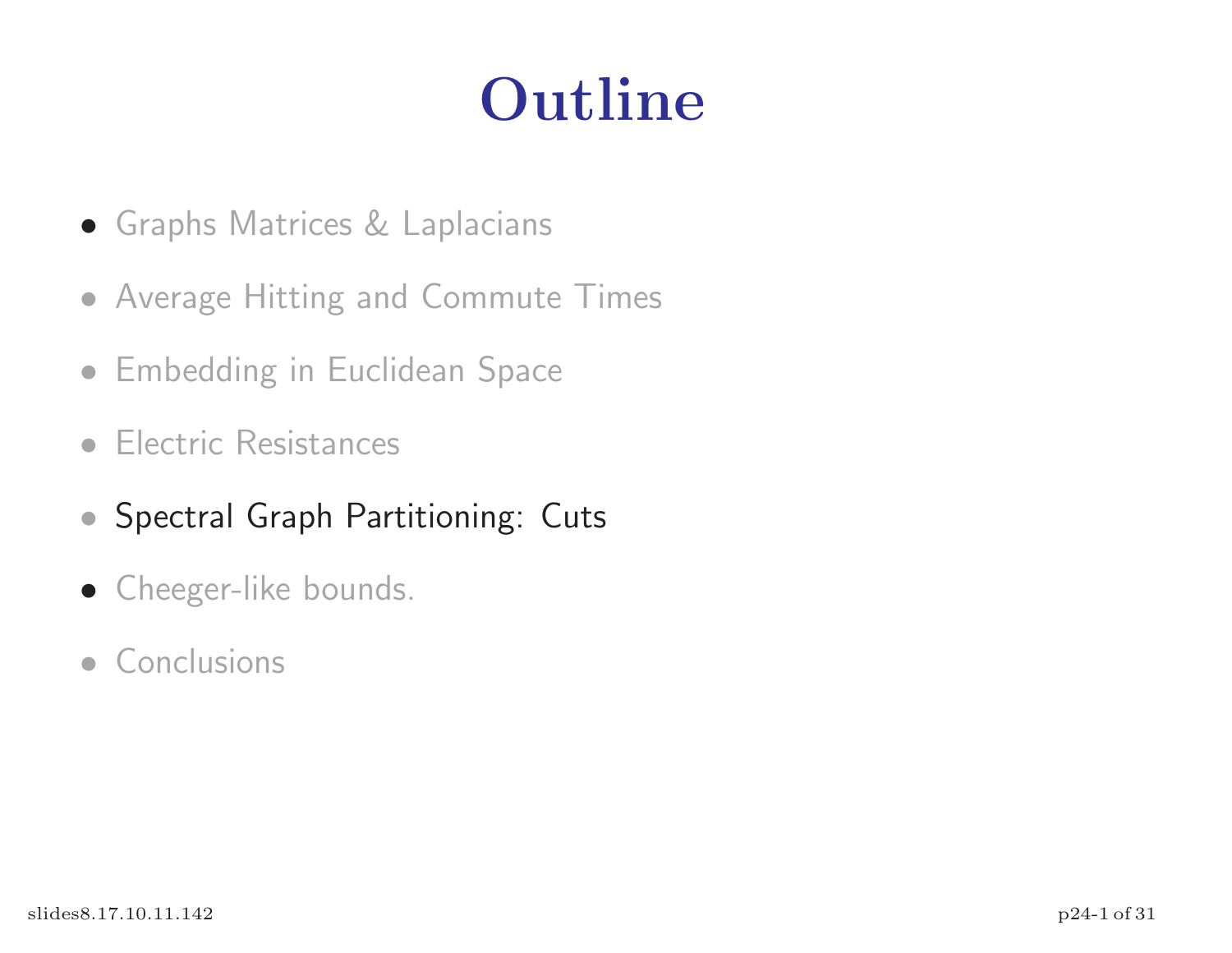### Vector showing 2 classes

- Define  $\mathbf{v} = {\alpha, -\beta}^n$  where  $v_i = \alpha > 0$  is node i is in class A, and  $v_i = -\beta < 0$  if node  $i$  is in class B.
- Then the non-zero entries of the vector  $Nv$  are in the positions corresponding to the edges with one end in class  ${\rm A}$  and the other end in class  ${\rm B}.$
- Hence  $\mathbf{v}^T \mathbf{N}^T \mathbf{N} \mathbf{v} = \mathbf{v}^T L \mathbf{v} = \text{cut}(A, B) (\alpha + \beta)^2$ .
- $\bullet$  Also  $\mathbf{v}^T \mathbf{v} = n_{\rm A} \alpha^2 + n_{\rm B} \beta^2$ .
- Also  $\mathbf{v}^T D \mathbf{v} = d_\mathrm{A} \alpha^2 + d_\mathrm{B} \beta^2$
- $\bullet$  Here  $n_{\rm A}=\#\,$  vertices in class  ${\rm A},\ d_{\rm A}=$  sum of all degrees of nodes in class  ${\rm A}$  . Ditto for class  ${\rm B}$  . And  $n=n_{\rm A}+n_{\rm B}=$  total number of vertices, and  $d=d_{\rm A}+d_{\rm B}=2$  times total number of edges.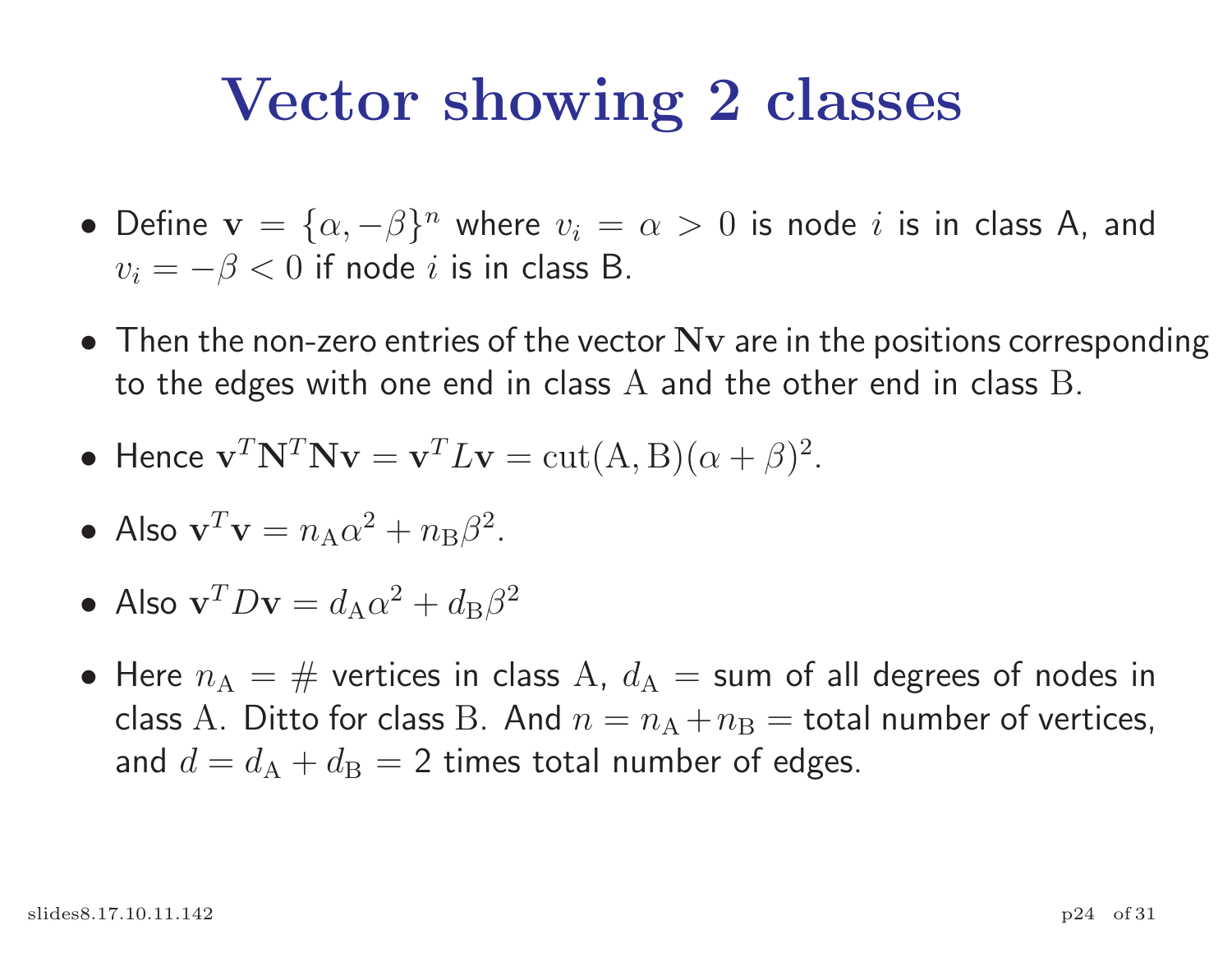#### Cut relative to |nodes|

• Let 
$$
\alpha^2 = n_\text{B}/n_\text{A}
$$
,  $\beta^2 = n_\text{A}/n_\text{B}$ .

• Then 
$$
\mathbf{v}^T L \mathbf{v} = \text{cut}(A, B) \left( \frac{n_A + n_B}{\sqrt{n_A n_B}} \right)^2 = \text{cut}(A, B) \frac{n^2}{n_A n_B}
$$
,

• and 
$$
\mathbf{v}^T \mathbf{v} = n_A (n_B/n_A) + n_B (n_A/n_B) = n
$$
.

• Hence

$$
\frac{\mathbf{v}^T L \mathbf{v}}{\mathbf{v}^T \mathbf{v}} = \frac{\text{cut}(A, B)}{n_A n_B} n
$$

• Also 
$$
\mathbf{v}^T \mathbf{1} = n_A \alpha - n_B \beta = \sqrt{n_A n_B} - \sqrt{n_B n_A} = 0.
$$

• Hence

$$
\frac{\mathbf{v}^T L \mathbf{v}}{\mathbf{v}^T \mathbf{v}} \ge \min_{\mathbf{x} \perp \mathbf{1}} \frac{\mathbf{x}^T L \mathbf{x}}{\mathbf{x}^T \mathbf{x}}.
$$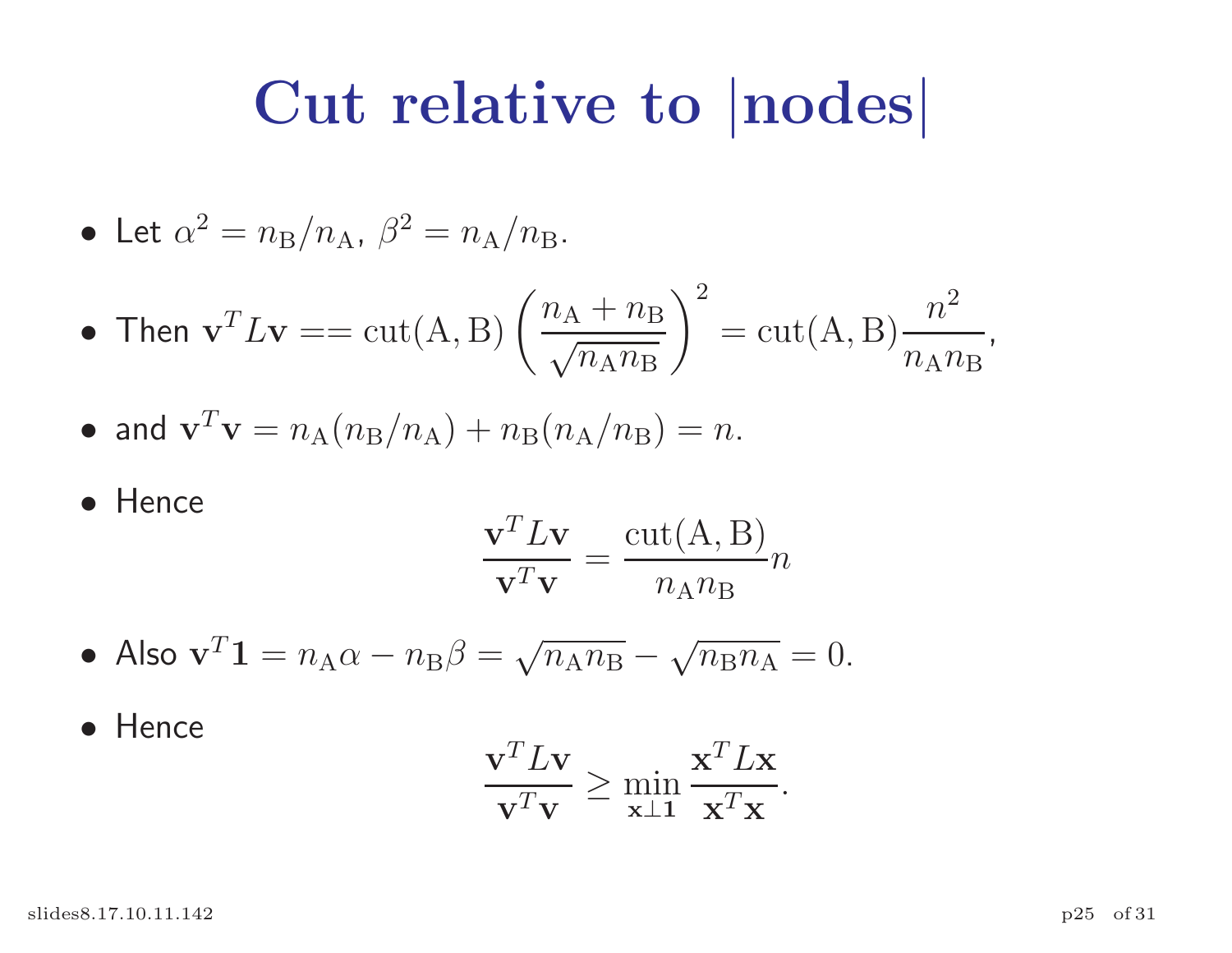## Cut relative to |edges|

• Now look at minimal cut relative to the number of edges in each half.

• Let 
$$
\alpha^2 = d_\text{B}/d_\text{A}
$$
,  $\beta^2 = d_\text{A}/d_\text{B}$ .

• Then 
$$
\mathbf{v}^T L \mathbf{v} = \text{cut}(A, B) \left( \frac{d_A + d_B}{\sqrt{d_A d_B}} \right)^2 = \text{cut}(A, B) \frac{d^2}{d_A d_B}
$$
,

- and  $\mathbf{v}^T D \mathbf{v} = d_A (d_B/d_A) + d_B (d_A/d_B) = d$ .
- Hence

$$
\frac{\mathbf{v}^T L \mathbf{v}}{\mathbf{v}^T D \mathbf{v}} = \frac{\text{cut}(A, B)}{d_A d_B} d
$$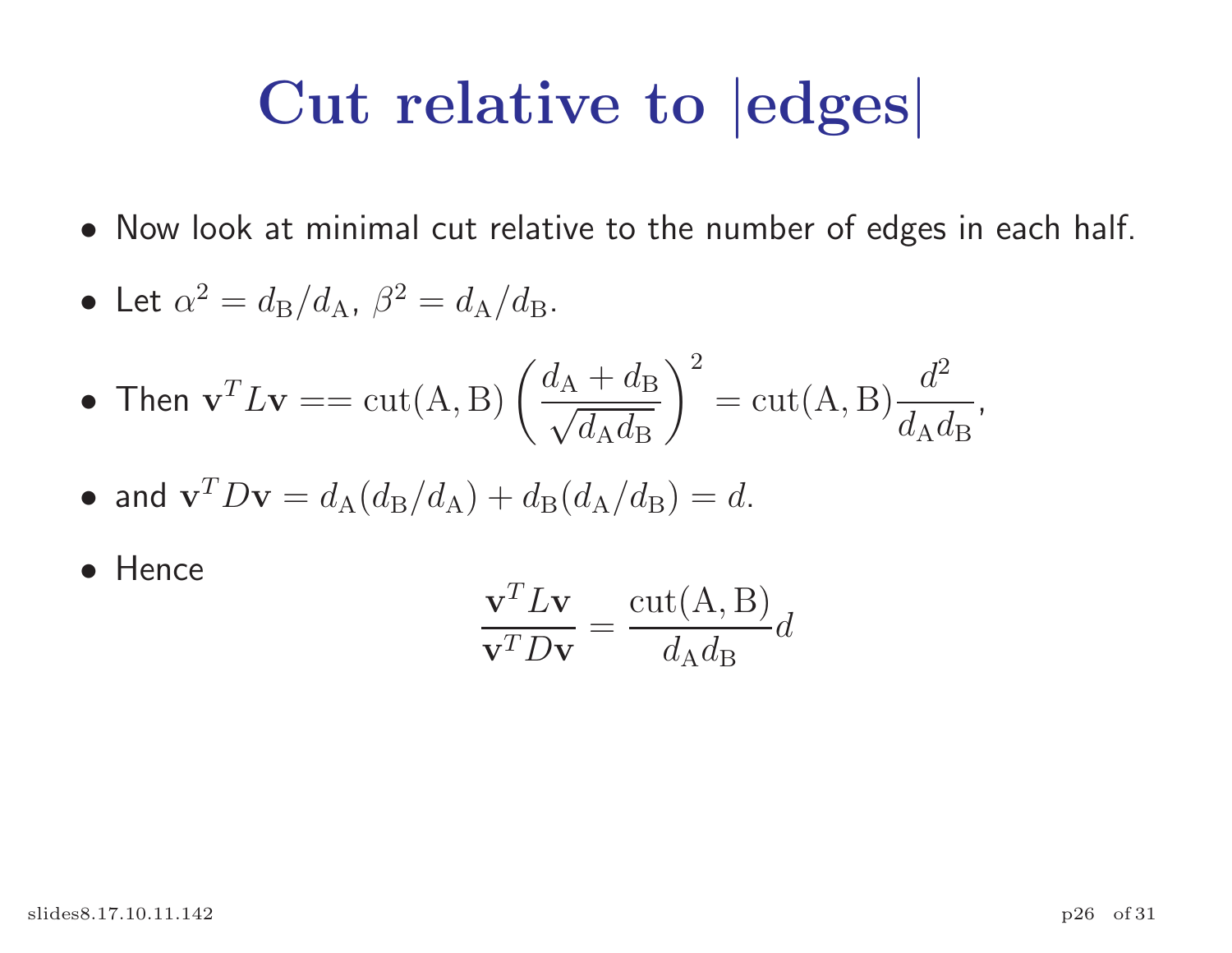#### Generalized Eigenvalue Problem

 $\bullet$  Let  $\mathbf{w}=D^{1\!}/_{2}\mathbf{v}$ . Then  $\mathbf{w}^{T}$  $\sqrt{\mathbf{d}} = \mathbf{v}^T \mathbf{d} = \alpha d_A - \beta d_B = 0.$ 

• Also 
$$
\mathcal{L}\sqrt{\mathbf{d}} = D^{-1/2}LD^{-1/2}\sqrt{\mathbf{d}} = 0.
$$

• The Rayleigh Quotient is

$$
\frac{\mathbf{v}^T L \mathbf{v}}{\mathbf{v}^T D \mathbf{v}} = \frac{\mathbf{w}^T \mathcal{L} \mathbf{w}}{\mathbf{w}^T \mathbf{w}} \ge \min_{\mathbf{x} \perp \sqrt{\mathbf{d}}} \frac{\mathbf{x}^T \mathcal{L} \mathbf{x}}{\mathbf{x}^T \mathbf{x}} = \lambda_2(\mathcal{L}).
$$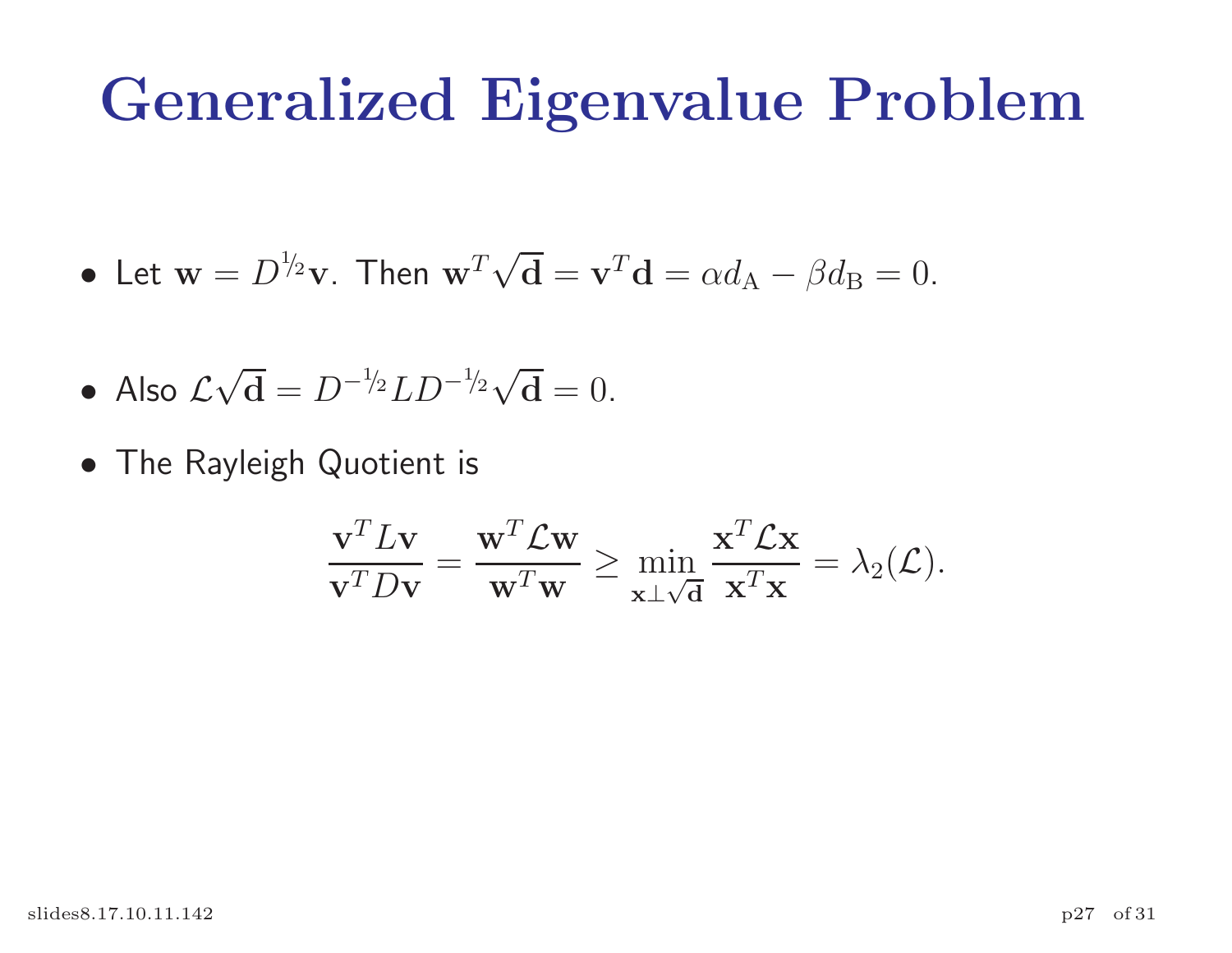## Relation to Random Walk

- $\bullet$  The smallest non-zero eigenvalue of  ${\cal L}$  is related to best edge-relative cut.
- The eigenvalues of  ${\cal L}$  are the same as the eigenvalues of  $I-P$ :

$$
D^{-1/2} \mathcal{L} D^{1/2} = D^{-1/2} (I - D^{-1/2} A D^{-1/2}) D^{1/2} = I - D^{-1} A = I - P.
$$

- $\bullet$  The smallest non-zero eigenvalue of  ${\cal L}$  corresponds to second largest eigenvalue of  $P$ , i.e., the mixing rate.
- $\bullet\,$  The largest eigenvalue of  ${\cal L}$  corresponds to the smallest (most negative) eigenvalue of  $P_{\cdot}$  The latter is at least -1 (exactly -1 iff random walk is 2-cyclic, periodic). So the former is at most 2, and exactly equal to <sup>2</sup> iff graph is bipartite.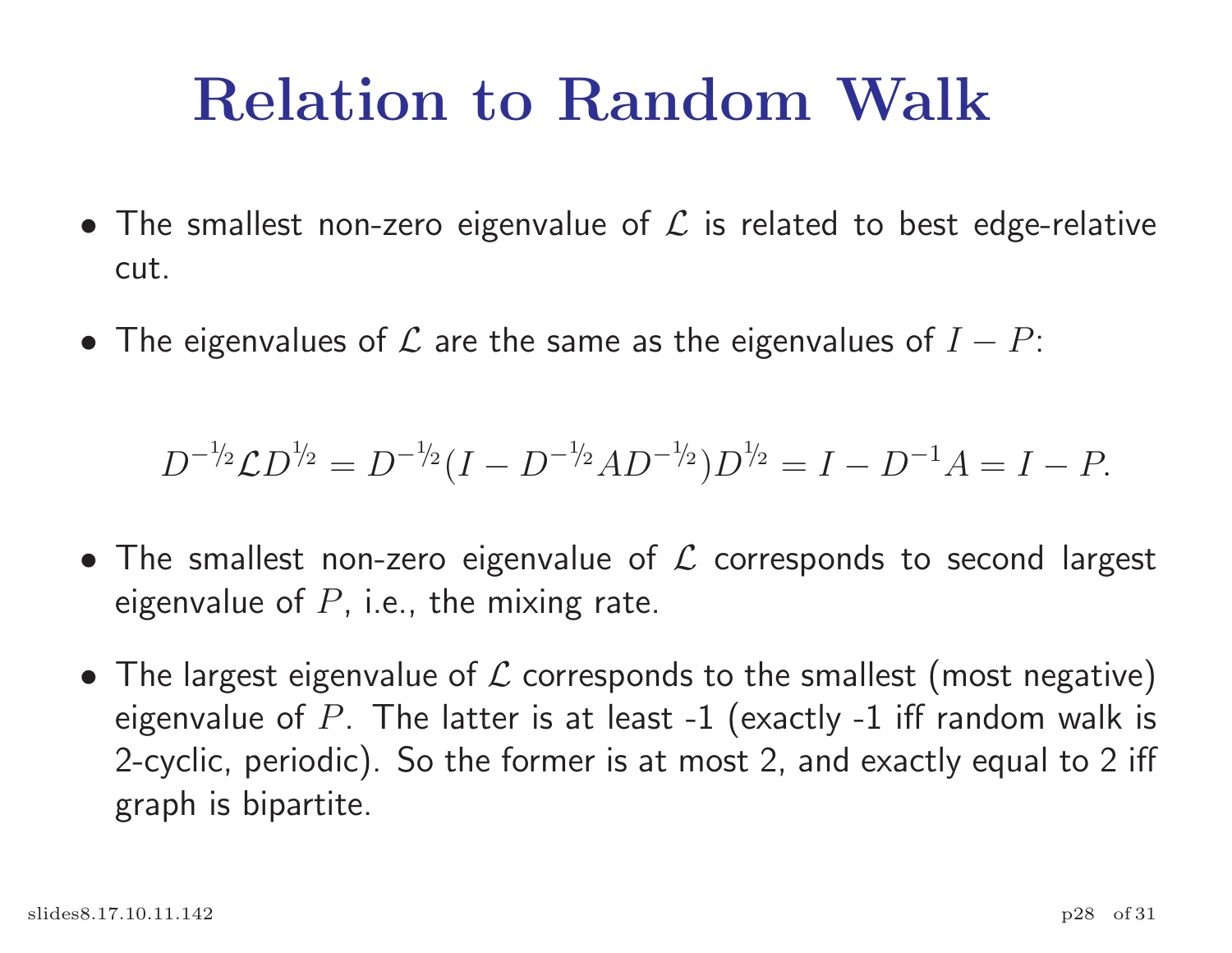## Outline

- Graphs Matrices & Laplacians
- Average Hitting and Commute Times
- Embedding in Euclidean Space
- Electric Resistances
- Spectral Graph Partitioning: Cuts
- Cheeger-like bounds.
- Conclusions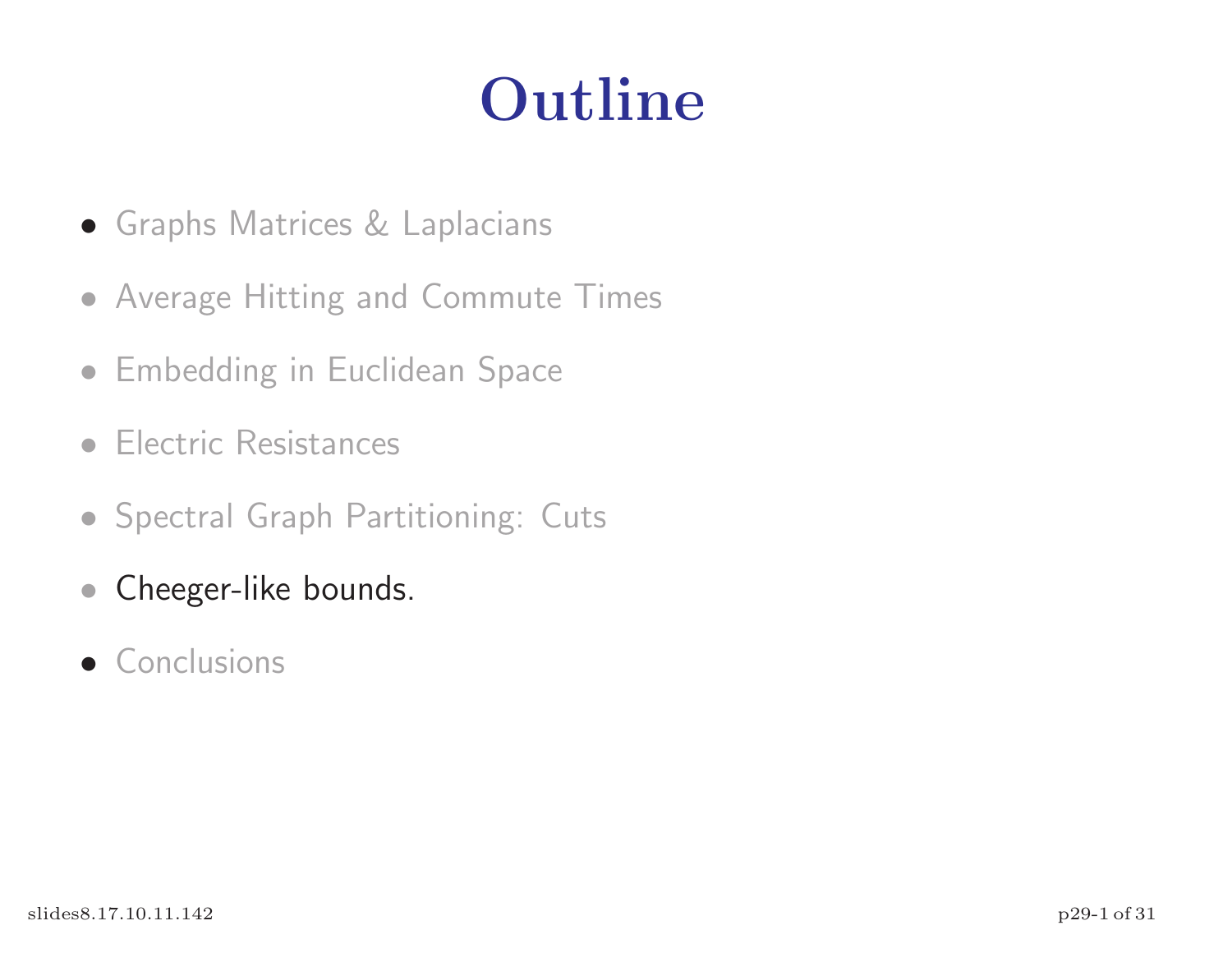## Cheeger Bounds

- Denote the eigenvalue of  $\mathcal L$  as  $0 = \lambda_1 < \lambda_2 \leq \cdots \leq \lambda_n \leq 2.$
- The basic Cheeger bound is [Chung, 2005]

$$
2h_G \geq \lambda_2(\mathcal{L}) \geq \frac{1}{2}h_G^2
$$

where

 $h_G = \mathsf{minimum}$  cut relative to the edge weights,  $\lambda_2(\mathcal{L}) = 2$ nd smallest eigenvalue of  $\mathcal{L} = I - D^{-1/2}AD^{-1/2}$ .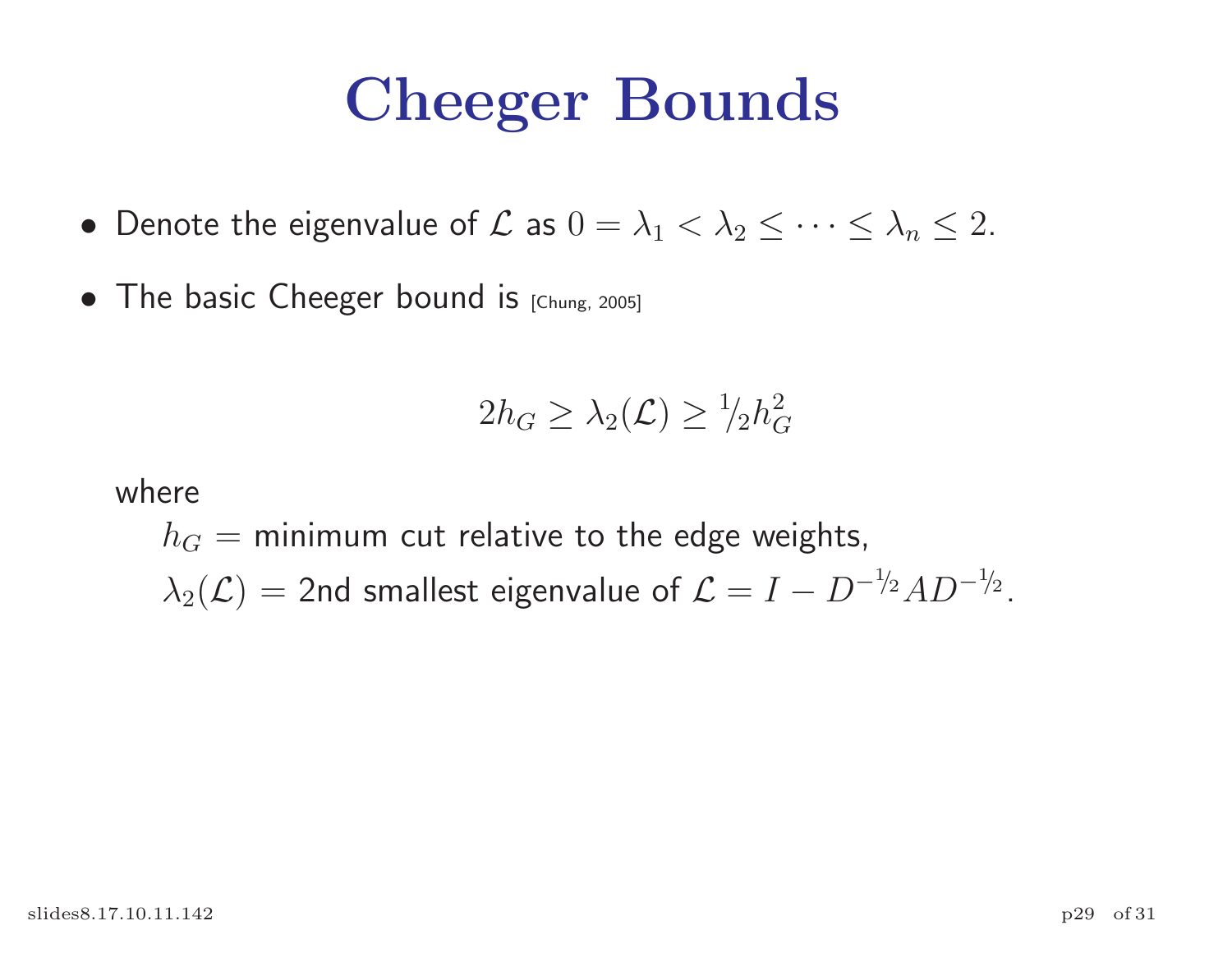## Isoperimetric Constant

Definitions: [Chung, 2005]

• Neighborhood of set X of nodes,  $N(X)$ , is the set of nodes not in X but with an edge to  $X$ .

• 
$$
g_G = \min_{X: vol(X) \le vol(\overline{X})} \frac{vol(N(X))}{vol(X)}
$$

2 bounds: [Chung, 2005]

\n- \n
$$
\begin{aligned}\n &\lambda_2 \geq \frac{g_G^2}{2d(2 + 2g_G + g_G^2)} \\
 &\text{or} \quad \frac{1 - (1 - \lambda')^2}{(1 - \lambda')^2 + \frac{vol(X)}{vol(\overline{X})}} \geq (1 - (1 - \lambda')^2)(1 - \frac{vol(X)}{vol(\overline{X})}, \text{ where } \lambda' = \frac{2\lambda_2}{\lambda_2 + \lambda_n} \text{ if } 1 - \lambda_2 < \lambda_n - 1, \text{ and } \lambda' = \lambda_2 \text{ o.w.}\n \end{aligned}
$$
\n
\n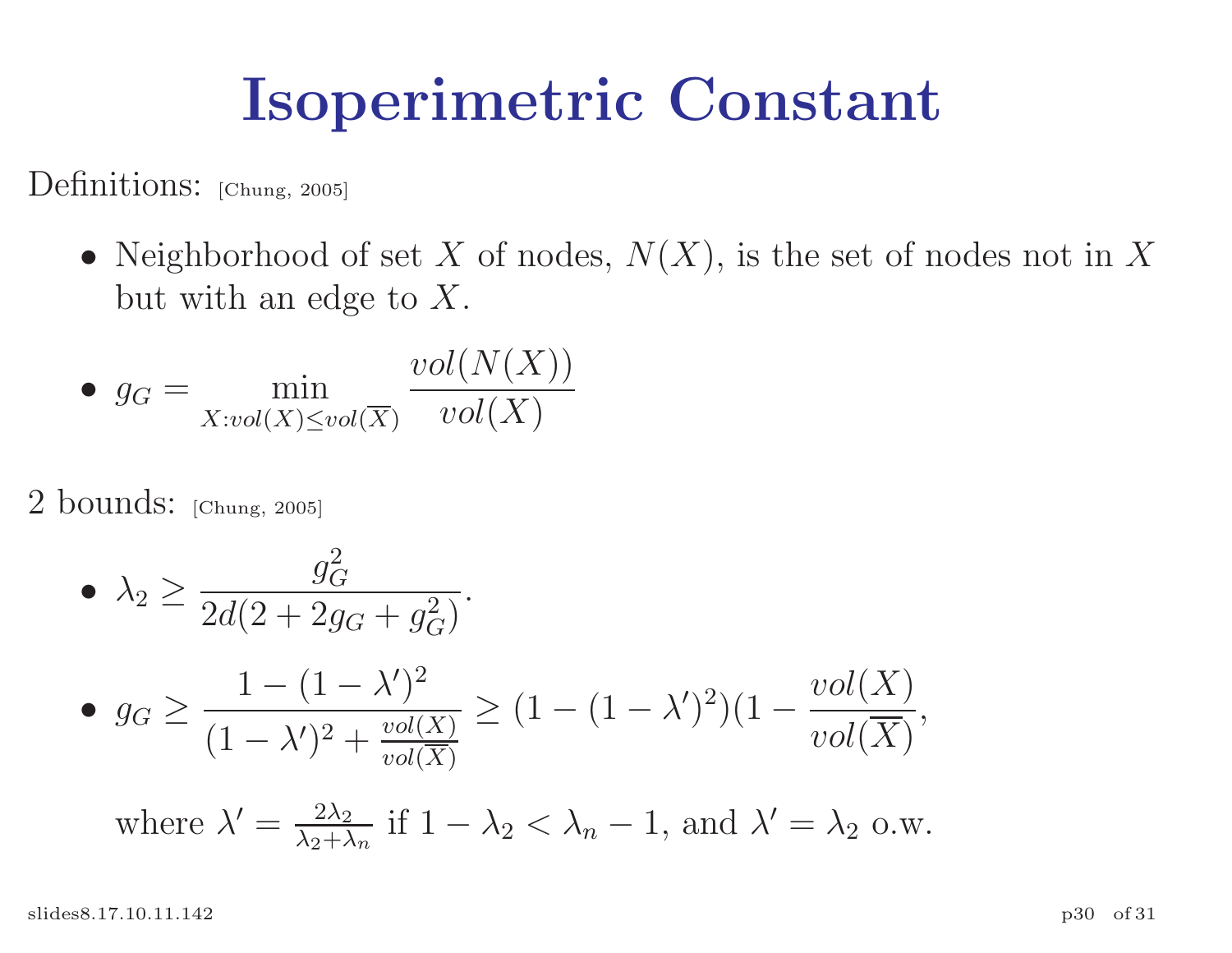## Conclusions

- Introduced Laplacian for undirected graph
- Laplacian Related to Average Commute Times
- Laplacian Related to Electric Resistance
- Laplacian Related to mixing times and Graph Cuts.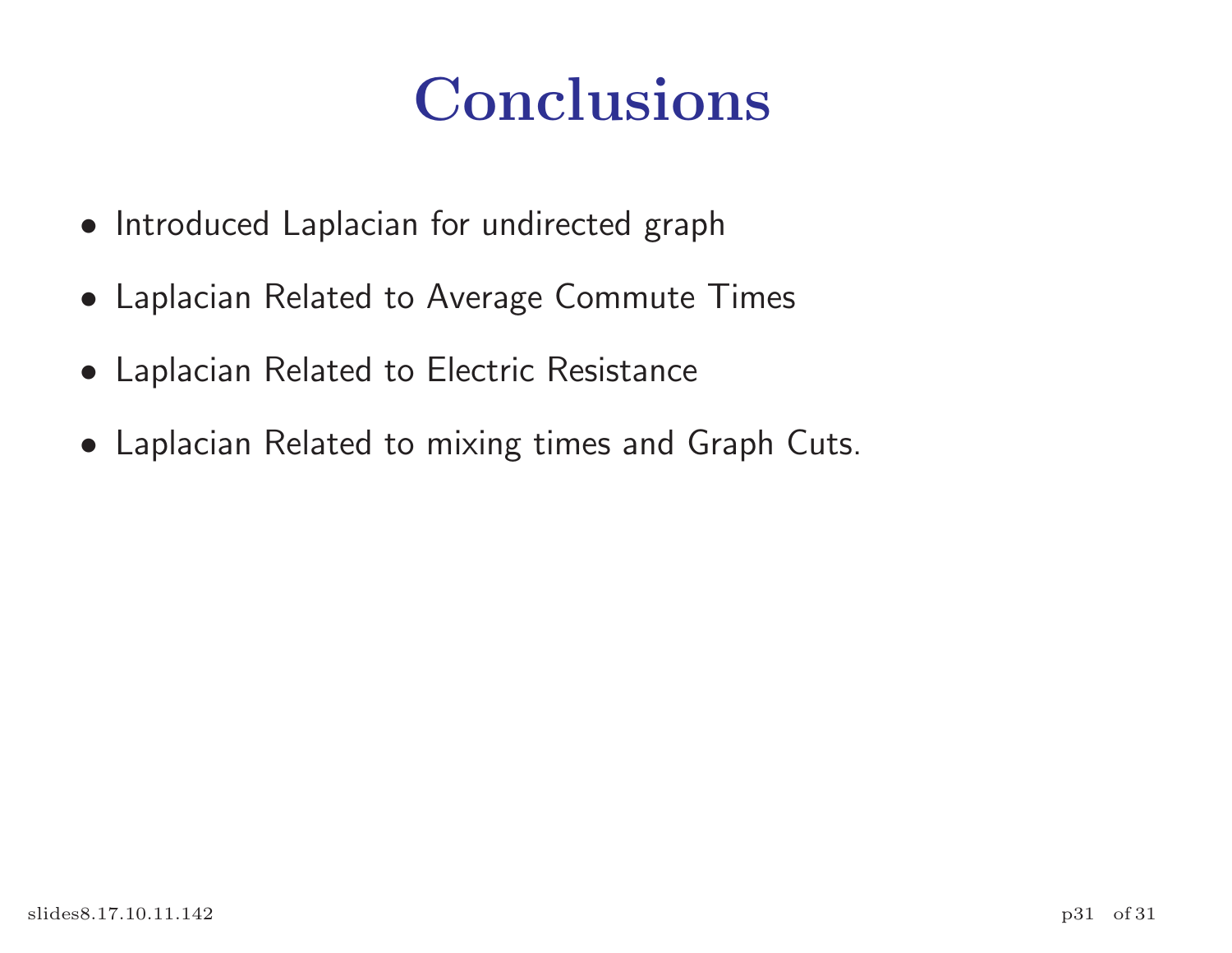#### References

- Bamieh, B., Jovanovic, M., Mitra, P., & Patterson, S. (2008). Effect of topological dimension on rigidity of vehicle formations: Fundamental limitations of local feedback. Proc. CDC (pp. 369–374). Cancun, Mexico.
- Berg, C., Christiansen, J., & Ressel, P. (1984). Harmonic analysis on semigroups. Springer Verlag.
- Boley, D., Ranjan, G., & Zhang, Z.-L. (2010). Commute times for a directed grap<sup>h</sup> using an asymmetric laplacian. U of Mn CS&E Dept report TR 10-005, Univ. of Minn., Dept. of Comp uter Science and Eng. (a revised version is to appear in LAA 2011).
- Boley, D., Ranjan, G., & Zhang, Z.-L. (2011). Commute times for a directed grap<sup>h</sup> using an asymmetric Laplacian. Linear Algebra and Appl., 435, 224–242.
- Brualdi, R. A., & Ryser, H. J. (1991). *Combinatorial matrix theory*. Cambridge Univ. Press.
- Chandra, A., Raghavan, P., Ruzzo, W., Smolensky, R., & Tiwari, P. (1989). The electrical resistance of <sup>a</sup> graph captures its commute and cover times. Proc. of Annual ACM Symposium on Theory of Computing (pp.  $574-586$ ).
- Chebotarev, P., & Shamis, E. (2006). Matrix-forest theorems.
- Chung, F. (2005). Laplacians and the Cheeger inequality for directed graphs. Annals of Combinatorics, 9, 1–19.
- Doyle, P., & Snell, J. (1984). Random walks and electric networks. The Math. Assoc. of Am. front.math.ucdavis.edu/ math.PR/0001057.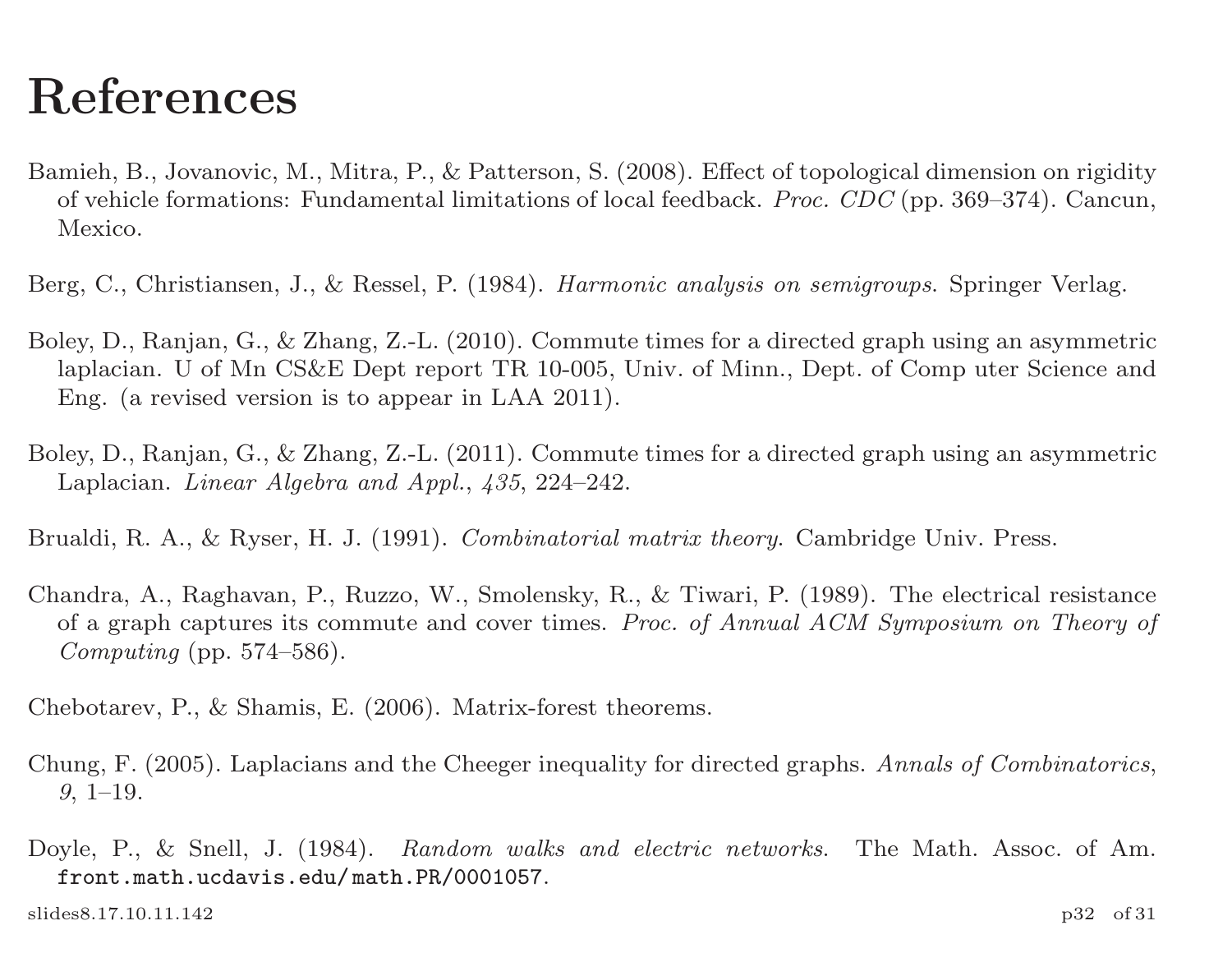- Fouss, F., Pirotte, A., Renders, J., & Saerens, M. (2007). Random-walk computation of similarities between nodes of a graph with application to collaborative recommendation. IEEE Trans. on Knowledge and Data Engineering, 19, 355–369.
- Gower, J., & Legendre, P. (1986). Metric and euclidean properties of dissimilarities coefficients. J. Classification, 3, 5–48.
- Grinstead, C. M., & Snell, J. L. (2006). Introduction to probability. American Mathematical Society. 2nd edition, www.dartmouth.edu/ ~chance/ teaching aids/ books articles/ probability book/ book.html.

Klein, D., & Randic, M. (1993). Resistance distance. J. Math. Chemistry, <sup>12</sup>, 81–95.

- Olfati-Saber, R., Murray, R. M., A, & <sup>B</sup> (2004). Consensus problems in networks of agents with switching topology and time-delays. IEEE Trans. Auto. Contr., 49, 1520–1533.
- Schoenberg, I. J. (1935). Remarks to Maurice Fréchet's article "Sur la définition axiomatique d'une classe d'espace distanciés vectoriellement applicable sur l'espace de Hilbert". Annals of Mathematics, 36, 724–732.
- Schoenberg, I. J. (1938). Metric spaces and positive definite functions. Trans. of the Amer. Math Soc., 44, 522–536.
- Shi, J., & Malik, J. (2000). Normalised cuts and image segmentation. IEEE Trans. Pattern Analysis and Machine Intelligence, 22, 888–905.
- Spielman, D. A., & Teng, S.-H. (1996). Spectral partitioning works:planar graphs and finite element meshes. 37th Annual Symposium on Foundations of Computer Science. IEEE Computer Soc. Press. slides8.17.10.11.142 p33 of 31